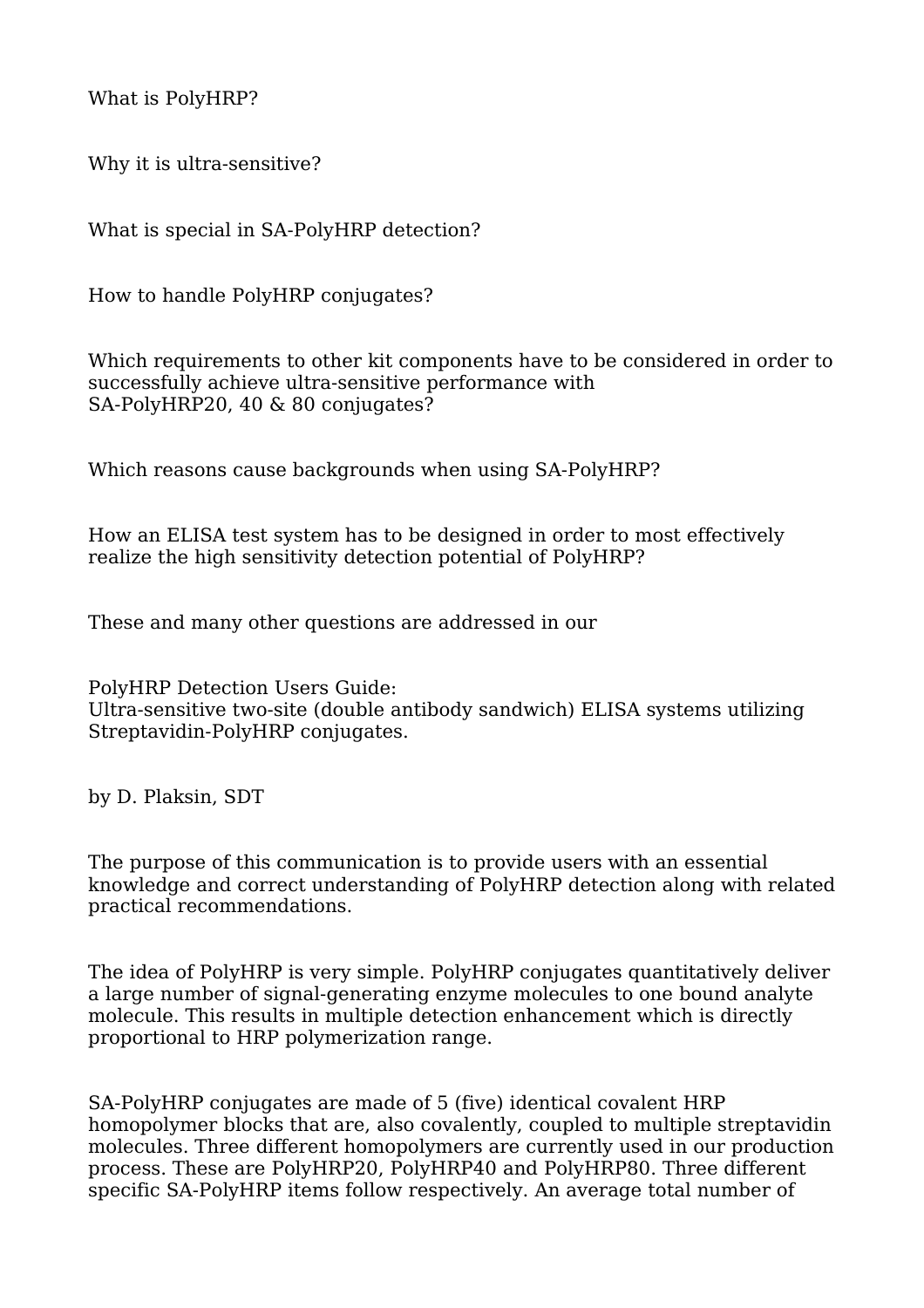HRP monomer molecules in design of SA-PolyHRP80 is 400 (80  $\times$  5), in SA-PolyHRP40 is 200  $(40 \times 5)$ , and in SA-PolyHRP20 is 100 (20  $\times$  5). SA-PolyHRP80 is more sensitive than SA-PolyHRP40, and SA-PolyHRP40 is more sensitive than SA-PolyHRP20.

Technically detection with SA-PolyHRP is also very simple. There are no changes of principle that would affect an assay scheme (number of steps, incubation intervals). Composite kit reagents are essentially the same as in conventional ELISA using standard SA-HRP. Similarly, PolyHRP detection may be used with any of the applicable HRP (colorimetric, fluorimetric) substrate development systems including enhanced chemiluminescence. This also means perfect compatibility with existent routine and newer emerging ELISA instrumentation.

There are actually no technical limitations, neither patent restraints associated with PolyHRP. This makes PolyHRP detection very open developerfriendly item. At the same time, we would never claim that one might be able to easily achieve the best high sensitivity performance with PolyHRP by just substituting standard SA-HRP with SA-PolyHRP conjugate in existent ELISA test kit.

Such claim would disregard the fact that well developed ELISA kit is an integrate, finely balanced system. Selected assay conditions that are optima for using standard SA-HRP will not necessarily be the same with PolyHRP conjugates. Effective introducing SA-PolyHRP20, 40 or 80 into customers' own ELISA system instead of standard SA-HRP will suggest need for another level of the balancing of the system, i.e. actually a development of another, superior new kit.

Proper developmental work is worth effort anyway. Right point is to consider it as reasonable investment that will pay back with outstanding performance of an ELISA test kit exploiting unique advantages of the PolyHRP detection.

We hope to be of help to interested users trying to assist their developmental work with the given general comments and specific troubleshooting guidelines. Below are some important facts and considerations that one has to take into account when running development of an ultrasensitive ELISA with the use of the PolyHRP detection. This guide is focused primarily on double antibody sandwich ELISA for an antigen.

1. PolyHRP size.

All three items of our current product line are very large in size. Although still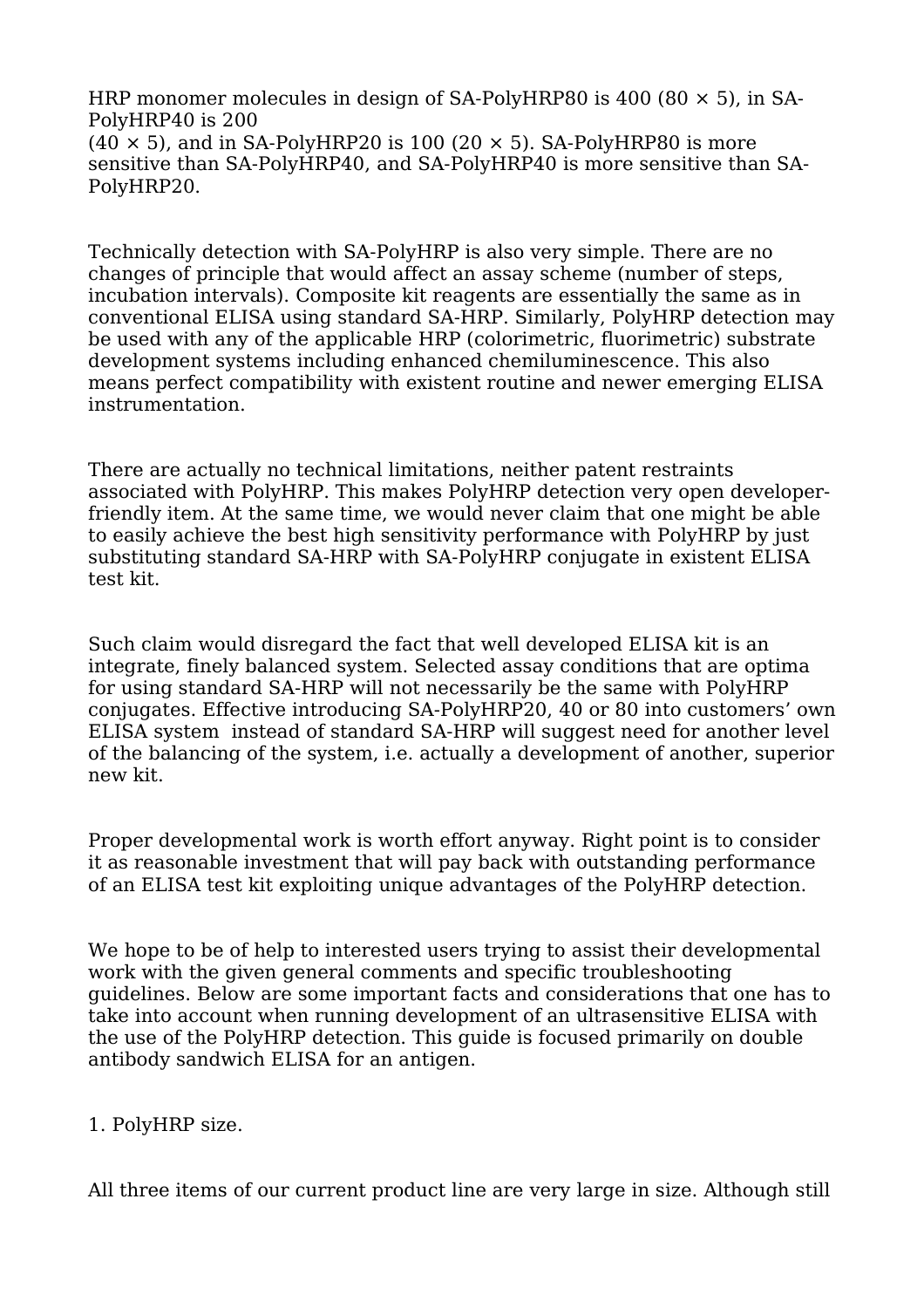soluble and stable in solutions, SA-PolyHRP20, 40 & 80 are practically not filterable through  $0.2\mu$ m -  $0.22\mu$ m filter units. At the same time all three conjugates can effectively be filtered through standard 0,45µm filter devices, with no loss on filtration.

Therefore, when working on stable pre-diluted and ready-to-use PolyHRP formulations developers should use 0,45µm filtration devices, but NEVER  $0.2 \mu m$  or  $0.22 \mu m$  units.

## 2. Biotin.

SA-PolyHRP conjugates are very sensitive to minimal biotin content potentially present in diluents developers may currently use. Endogenous (both free and bound) biotin will naturally weaken detecting activity of any SA-HRP conjugate. Due to the fact that molar HRP/SA ratio in SA-PolyHRP is largely shifted towards HRP, our polymeric conjugates are inhibited by smaller biotin concentrations apparently stronger as compared to conventional SA-HRP.

# 2.1. SA-PolyHRP diluents [1].

In most cases we recommend using diluents made of our filterable Casein Buffer Concentrate 1, (#CBC1), specialty developed reagent which is certified as material containing virtually no biotin. Absence of biotin in our Casein Buffer is directly proven in ELISA "use test" with SA-PolyHRP80 diluted down to 1:20.000. If you do wish to use with SA-PolyHRP your own diluent system, we strongly recommend that you at least test your suggested formulations vs. our standard ready-to-use Universal (SA-PolyHRP) Casein Diluent/Blocker (#UCDB) and/or Streptavidin-PolyHRP Conjugate Stabilizers #SA1 and #SA2- HT taken in the capacity of biotin-free reference material.

Diluents made of ANIMAL SERA as a rule are NOT COMPATIBLE with SA-PolyHRP. Exhaustive dialysis and other methods do not completely remove bound. Bound biotin associated with medium and high molecular weight material ("conjugated" biotin) rests with animal sera diluents after dialysis and can still strongly inhibit SA-PolyHRP conjugates.

### 3. Backgrounds.

In sandwich ELISA with two-step biotin-streptavidin detection system, an actual background, i.e. the signal recorded in absence of analyte in the given matrix, is a result of an aggregate non-specific binding (NSB) process in which both specific detecting antibody-biotin reagent and Streptavidin conjugate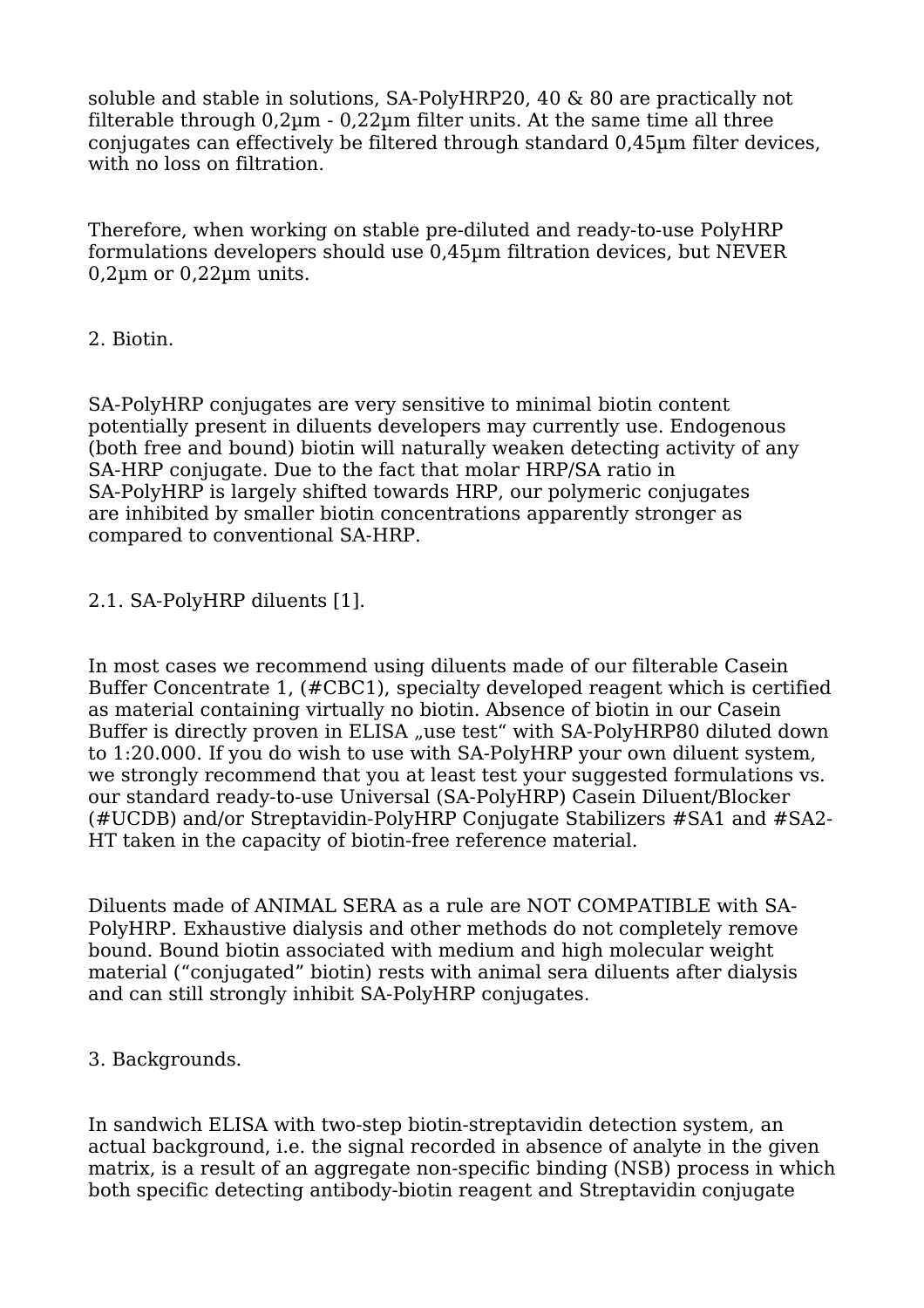take part.

Substantially, there are three events that influence background associated with any biotin-streptavidin detection system\*:

- A NSB of antibody-biotin conjugate to the surface of immunoplate coated with capture antibody;
- B direct NSB of SA-(Poly)HRP to the same (intact) immunosorbent surface;
- C indirect binding of SA-(Poly)HRP through non-specifically bound biotinylated antibody (A).

 Binding C occurs only in consequence of primary binding event A. There is no C without A: when A is quantitatively zero. C is also zero.

 $-$ 

\* background problems associated with specimen matrix are not considered here.

 $-$ 

SA-PolyHRP conjugates alone do not cause direct (B) backgrounds, when applied in compatible diluent that effectively blocks non-specific interactions with adsorbed capture antibody. As already mentioned, PolyHRP conjugates are very large in size. This suggests that their possible NSB to immunosorbent surface will be realized as massively multivalent (multipoint) protein-protein interaction, whereas bindings between single-point reacting sites within multiple interaction are very week.

3.1. SA-PolyHRP diluents [2].

Larger, preferably colloidal, polymer reagents, such as casein and some gelatin preparations, are evidently more effective in eliminating above (massively multivalent) NSB. Biotin-free casein #CBC1 is much recommended as constituent part of SA-PolyHRP diluent systems. It performs excellent in the capacity of an effective NSB blocker.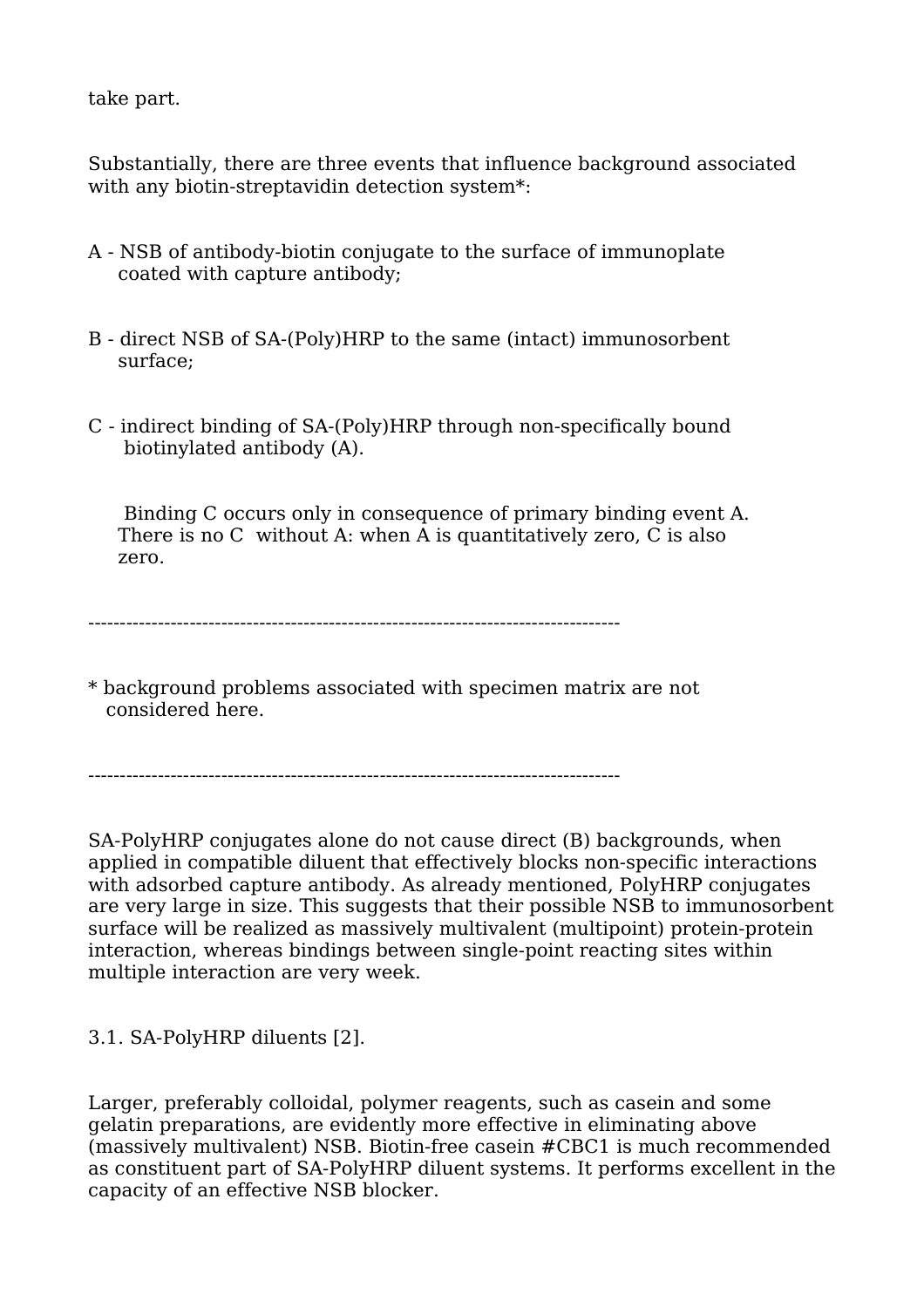With low/medium (1/2.000 - 1/5.000) diluted conjugates casein additionally boosts positive signals in PolyHRP detection. Along with eliminating backgrounds, this increases signal-to-noise ratio and thereby on the total improves analytical performance with PolyHRP.

0,45µm-0,2µm-filterable biotin-free Casein is also helpful in making stable diluted SA-PolyHRP formulations.

Ready-to-use Universal (SA-PolyHRP) Casein Diluent/Blocker (#UCDB) and Streptavidin-PolyHRP Conjugate Stabilizers (#SA1 and #SA2-HT) are ideal products for using with SA-PolyHRP conjugates.

At the same time, simple BSA-based diluents may be quite effective when applying SA-PolyHRP at lower concentrations (higher dilutions 1/10.000 -1/ 20.000), provided the binding antibody is not compromised as material causing backgrounds (see below). This is, again, due to the fact that SA-PolyHRP alone, in respect to purely Non-Specific Binding, is a sort of quite quiet, almost "cold" reagent.

For using with highly diluted (1/10.000-1/20.000) SA-PolyHRP, try our biotinfree #BSA1 product. Simple mixing of this reagent with PBS may give you fairly effective and economical (with the end BSA concentration in the range 1 - 0,2%) diluent that would be well applicable in research application mode (for making daily working dilutions of SA-PolyHRP, preferably from pre-diluted stabilized items).

While A and B are true non-specific protein-protein interactions, C is a twostage process which, in its first part, is the same A and, in its second part, involves specific biotin-streptavidin interaction. One has to recall an enormous strength of biotin-to-streptavidin binding in order to get a right understanding of the real background situation with SA-(Poly)HRP, which is as follows.

Double impact of intrinsically bound events  $A + C$  influences background much stronger as compared to independent event B. Thereby in practice backgrounds are substantially due to the non-specific binding of antibodybiotin conjugate.

It is clear that, in the real ELISA, an intensity of antibody-biotin mediated background (event A) ultimately depends on the detecting activity of Streptavidin conjugate (event C). Detecting potential of PolyHRP is exceptionally high. Respectively, detection utilizing SA-PolyHRP is extremely sensitive to NSB of antibody-biotin reagent.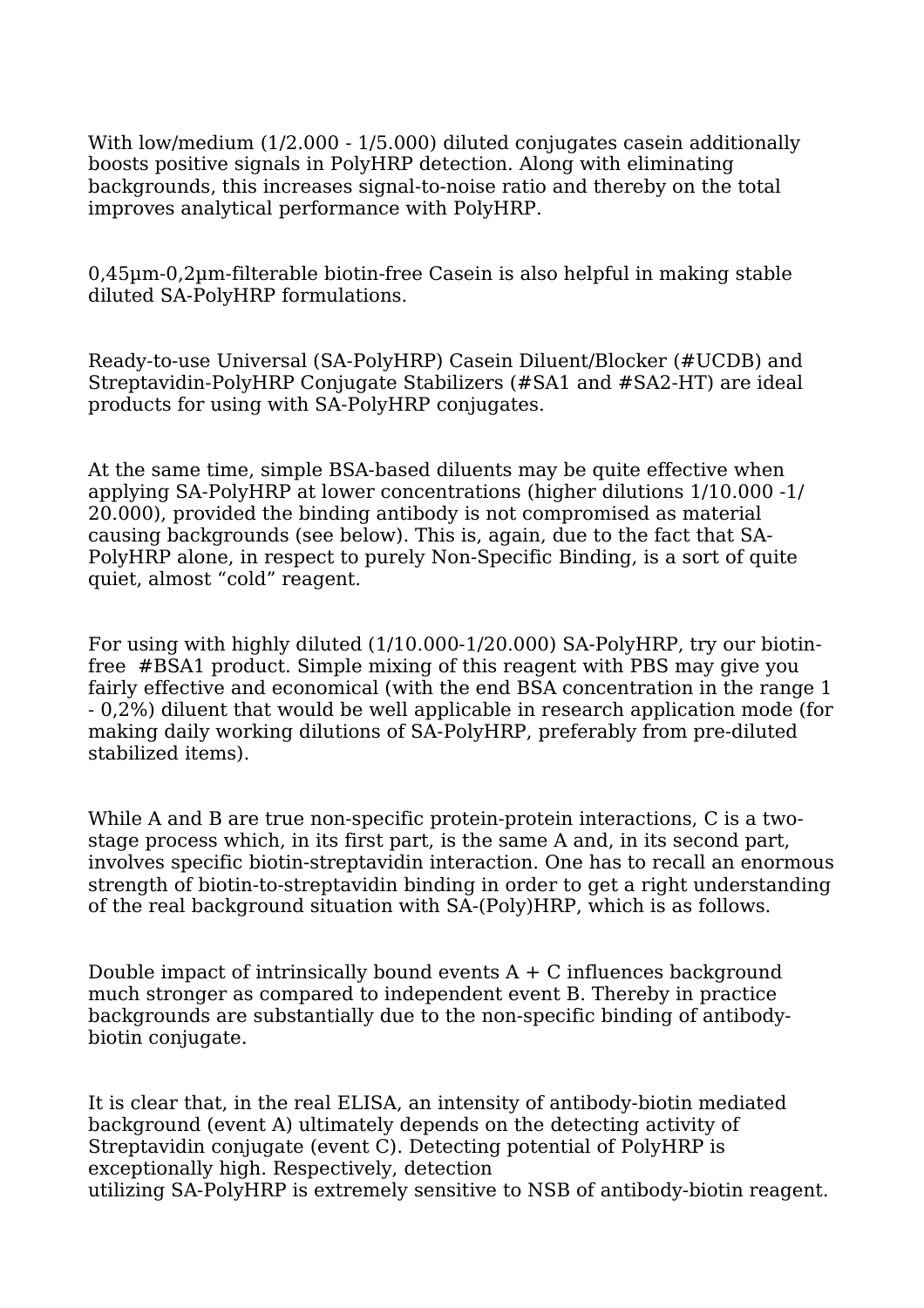In other words, the actual background in a sandwich assay will be a result of the very high detecting strength of SA-PolyHRP conjugate which is capable of "seeing" truly trace amounts of detecting biotinylated antibody, that are nonspecifically bound to immunosorbent in absence of analyte and are simply not detectable when standard SA-HRP is applied. Thus, quantitatively the same level of non-specific binding of detector antibody-biotin conjugate that appears negligible in respect to actual background levels in detection with standard SA-HRP may become unpleasantly visible with SA-PolyHRP.

This is exactly the point that necessitates re-balancing of the whole system, i.e. bringing it to another performance level where higher sensitivity will not be compromised through higher backgrounds. "Trick" is how to eliminate backgrounds without loosing sensitivity.

Both "positive", specific (yielding sensitivity) and "negative", non-specific (causing background) binding processes are frequently understood as inevitably parallel processes. This is nevertheless not the case when one takes care of eliminating in particular NSBs using methods that do not affect essentially specific binding. Important is the proper understanding of the nature and the "structure" of backgrounds.

3.2. Background associated with antibodies.

Apart from possible matrix effects, NSB between adsorbed capture antibodies and biotinylated detector antibodies is actually the key event (A) that causes backgrounds. It is particularly important to eliminate said trigger NSB when aiming at really ultrasensitive performance with SA-PolyHRP.

In practice, backgrounds are predominantly associated with the presence in either binding or detecting antibody preparations aggregated or spontaneously polymerized IgG material, immune complexes, microbial impurities or possible contamination of another origin. For instance, trace amounts of Protein A or Protein G, as well as positively charged DEAEpolymer fragments (as a result of minimal resin leakage in process of IgG purification) may cause huge backgrounds.

3.2.1. Quality Control requirements to antibodies.

It is very advisable that users of the PolyHRP apply stringent quality control to both capture and detector antibody, allowing no presence of aggregated or spontaneously polymerized material with M.W. over 150-160 kDa characteristic of chromatographically pure IgG.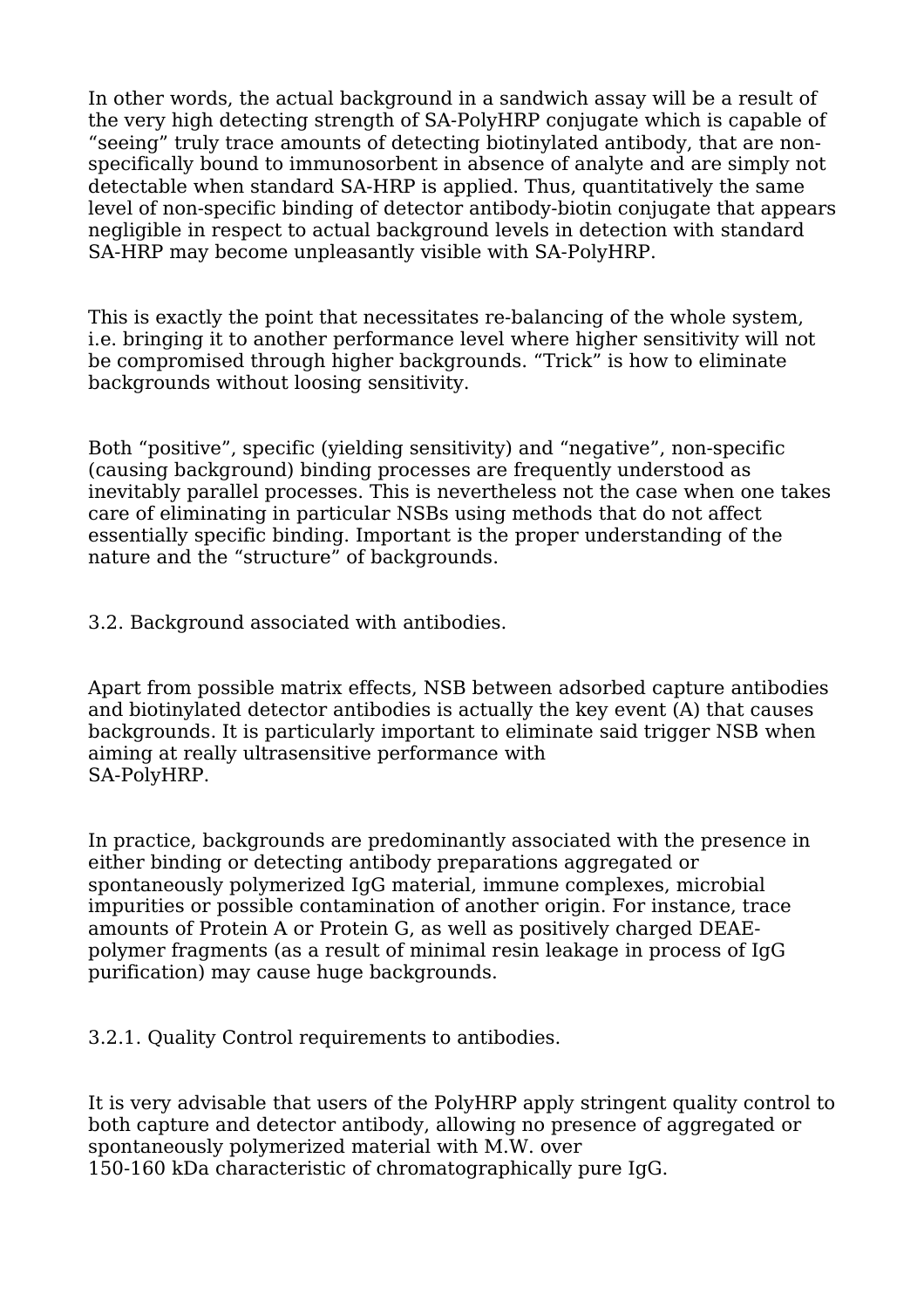Biotinylation results in chemical modification of IgG surface that may cause aggregation of IgG after conjugation with biotin. Therefore, prepared detecting antibody-biotin reagent should undergo the second control. Analytical HPLC is the method of right choice in controlling both capture antibodies and detector antibody-biotin conjugate.

Aggregates, if present, must be removed by size-exclusion chromatography. At regular preparative rates, gel-penetration chromatography using column with Sephacryl S-300HR, Superdex 200 or Toyopearl HW-55 allows efficient preparation of chromatorgaphically pure IgG in production quantities.

3.2.2. Effect of biotinylation.

The assumption is that the most developers will apply most frequently used standard biotinylation protocol using NHS-(amidocaproate)-biotin ester – to – IgG molar ratio 30-33. Usually, this results in good performance. Nevertheless, functional results of specific antibody biotinylation can not be smoothly predicted in 100%. This especially concerns monoclonal antibodies.

Sometimes, even if aggregates are not present or after their removal. biotinylated antibody may still provoke unacceptably high background. This can be associated with excessive biotinylation. In this case, lowering of biotinylation degree through selecting smaller NHS-LC-biotin/IgG conjugation ratio is advisable. In difficult cases, optimum level of biotinylation has to be found in functional "chess" titration experiment (see below).

3.2.3. Use of the Antigen-binding Antibody fragments may result in smaller NSB.

Purified smaller antigen-binding F(ab)2 and Fab fragments of specific IgG are good antibody reagents of choice. Smaller the size and the surface of the molecule (within the same charge distribution and hydrophobic/hydrophilic balance patterns), as a rule, weaker the protein-protein NSB. Besides, removal of Fc fragments is usually helpful in preventing possible (plasma/serum) matrix effects associated with heterophilic antibodies, HAMA, rheumatoid factors, components of the complement system, etc.

3.2.4. Detector antibody-biotin conjugate diluents

and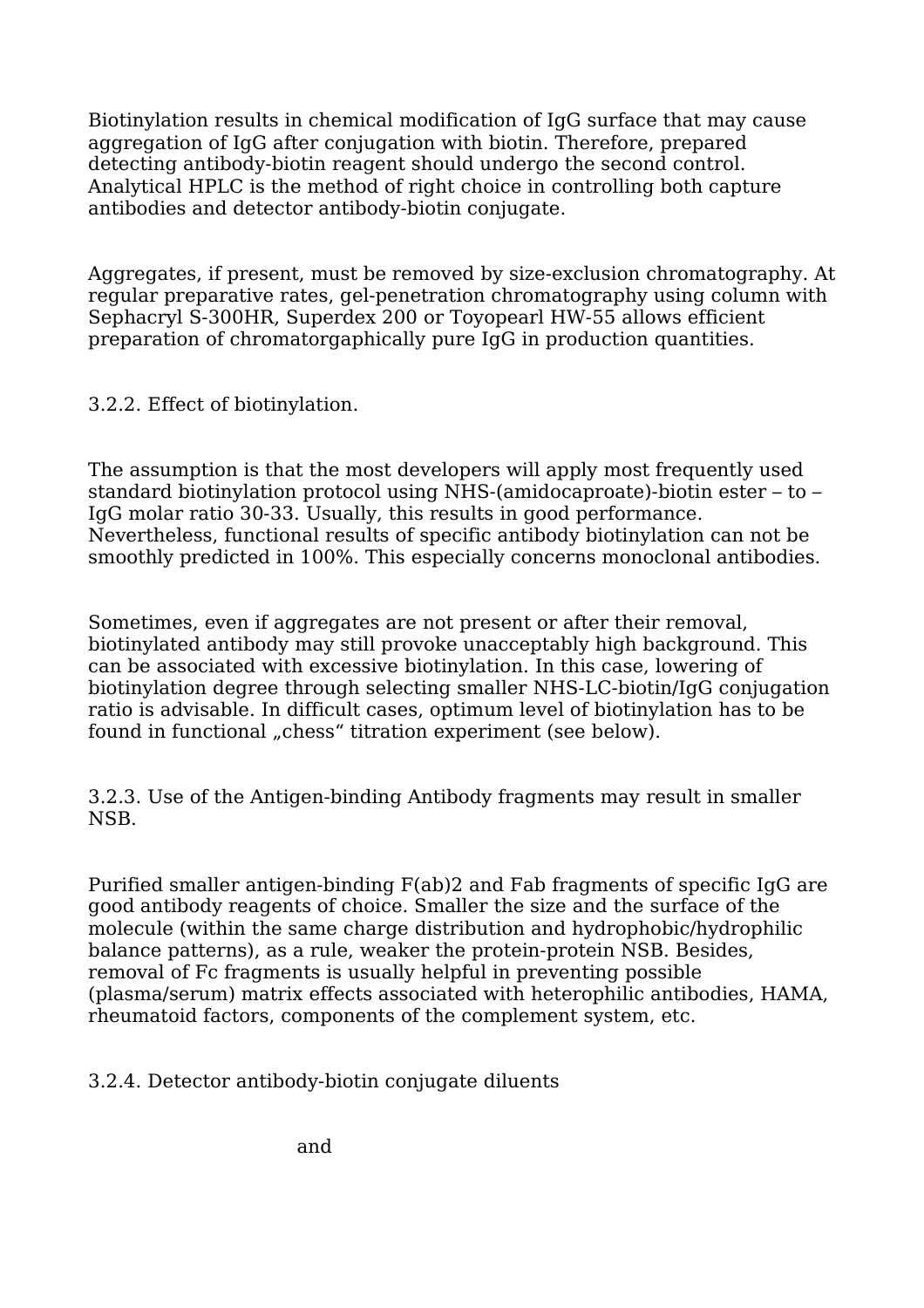3.3. Casein Buffer as universal Blocker/Diluent eliminating NSB.

Again, background in the real two-site ELISA with biotin-streptavidin detection system is predominantly antibody-biotin mediated background. If NSB between immobilized onto the surface of immunoplate capture antibody and antibody-biotin conjugate is limited to a solely protein-protein NSB, diluents made of Casein Buffer are very effective in eliminating backgrounds. Efficiency of e.g. #UCDB is so high that it could be used as reference test material for experimental discriminating between backgrounds that are due to true NSB and backgrounds of essentially specific or other non protein-protein NSB origin.

#UCDB will effectively eliminate backgrounds resulting from true NSB, i.e. NSB recognized as unidentified protein-protein binding referred to a certain "amorphous" sum of essentially weak physicochemical interactions having no any specific substratum. Said result is clearly related to situation where both antibody reagents have applicable purity.

#UCDB will not eliminate backgrounds of not true NSB origin. Said backgrounds are most frequently originated from different impurities, e.g. traces of Protein A or Protein G, "hidden" trace microbial or polycationic contaminations. Minimal presence of such impurities may result in strong "bridge" binding between capture and detector antibody, which binding is of essentially specific or polyelectrostatic origin. Above binding manifests in particularly large, rigid and tenacious backgrounds that are practically impossible to overcome.

3.2.5./3.3.1. Casein Buffer as Antibody-biotin Diluent.

With biotinylated antibody, presence of endogenous biotin in diluent (unless it can somehow be bound or conjugated to immunosorbent during incubation) does not play any role. Therefore, our second casein product, Casein Buffer Concentrate 2 #CBC2, may be recommended for formulating antibody-biotin diluents that will effectively block NSB between antibody-biotin conjugate and immunosorbent. Related ready-to-use products, Antibody/Antigen/(PolyHRP) Conjugate Diluent/Blocker #AADB and Antibody/Antigen (PolyHRP) Conjugate Stabilizers #AA1 and #AA2-HT were specially developed for using with detector antibody-biotin conjugates and are also perfectly working reagents with diverse other antibody and antigen conjugates. Although Universal (SA-PolyHRP) Casein Diluent/Blocker (#UCDB) and Streptavidin-PolyHRP Conjugate Stabilizers #SA1 and #SA2-HT are as well applicable in the capacity of effective diluents/stabilizers for detector antibody-biotin conjugate, non biotin-free products #AADB, #AA1 and #AA2-HT are certainly reagents or more economic choice.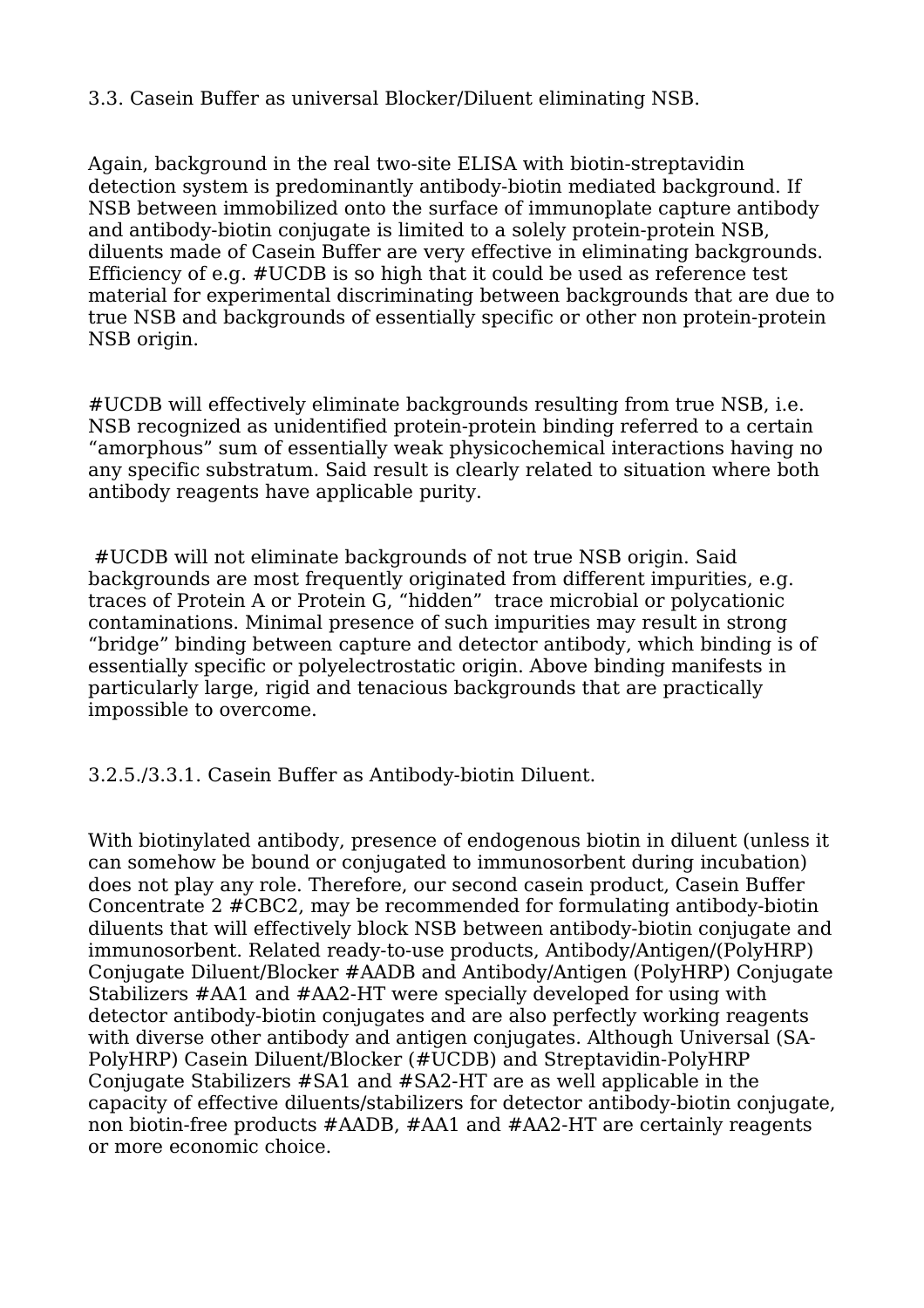### 3.3.2. Casein Buffer as Specimen/Calibrator Diluent.

Casein Buffer products perform very well in the capacity of Sample/Specimen and Standard/Calibrator diluent, too. Through eliminating NSBs in specimen matrices they effectively level matrix effects in situation when the same analyte must be quantified in different specimens (e.g. cytokines in serum/plasma, cell culture supernatants and urine). Like situation with detector antibody-biotin conjugates, casein will target and effectively eliminate matrix effects of only true NSB origin. Matrix effects of essentially specific nature associated with presence of heterophilic antibodies, HAMA, rheumatoid factors and components of the complement system will not be eliminated by casein blocker alone. Other, specific blockers, as HAMA Blocker #HAMAB or Universal Blocker of heterophilic antibodies, rheumatoid factors, HAMA and complement #UB will need to be added in Specimen Diluent formulation to take care of adverse specific matrix effects.

3.4./3.3.3. Blocking procedure.

Finally, Casein Buffer may be used for the blocking of immunoplates coated with antibody. This procedure is used with the sense of blocking free remaining sites on the surface of the adsorbent immunoplate after adsorption of capture antibodies.

In spite of intuitive appreciation, casein (heavily colloidal polymer) as Blocker in separate procedure of blocking antibody-coated immunoplate does not cause steric hindrances to the adsorbed antibodies. Like BSA, that is perhaps the most frequently used in blocking procedure protein, adsorbed casein does not hamper specific binding of an antigen and respectively does not affect/worsen high sensitivity performance of ELISA with PolyHRP detection.

Although blocking does practically not influence (in sense of improving) performance of the detection system, in respect to background sorted out as detection system background, it can be helpful in eliminating adverse matrix effects. In addition, adsorption of casein improves stability of immobilized binding antibody, especially stability of dried antibody-coated immunoplates.

3.3.4. Casein as Stabilizer.

Thus, filterable Casein Buffer will perform very well in the capacity of Diluent/Blocker with Sample/Specimen, antigen Standard/Calibrator, detector Antibody-biotin conjugate and SA-PolyHRP conjugate (only biotin-free Casein Buffer based products). It will also work perfect as general protein Stabilizer with all assay reagents that are used in liquid ready-to-use formulation.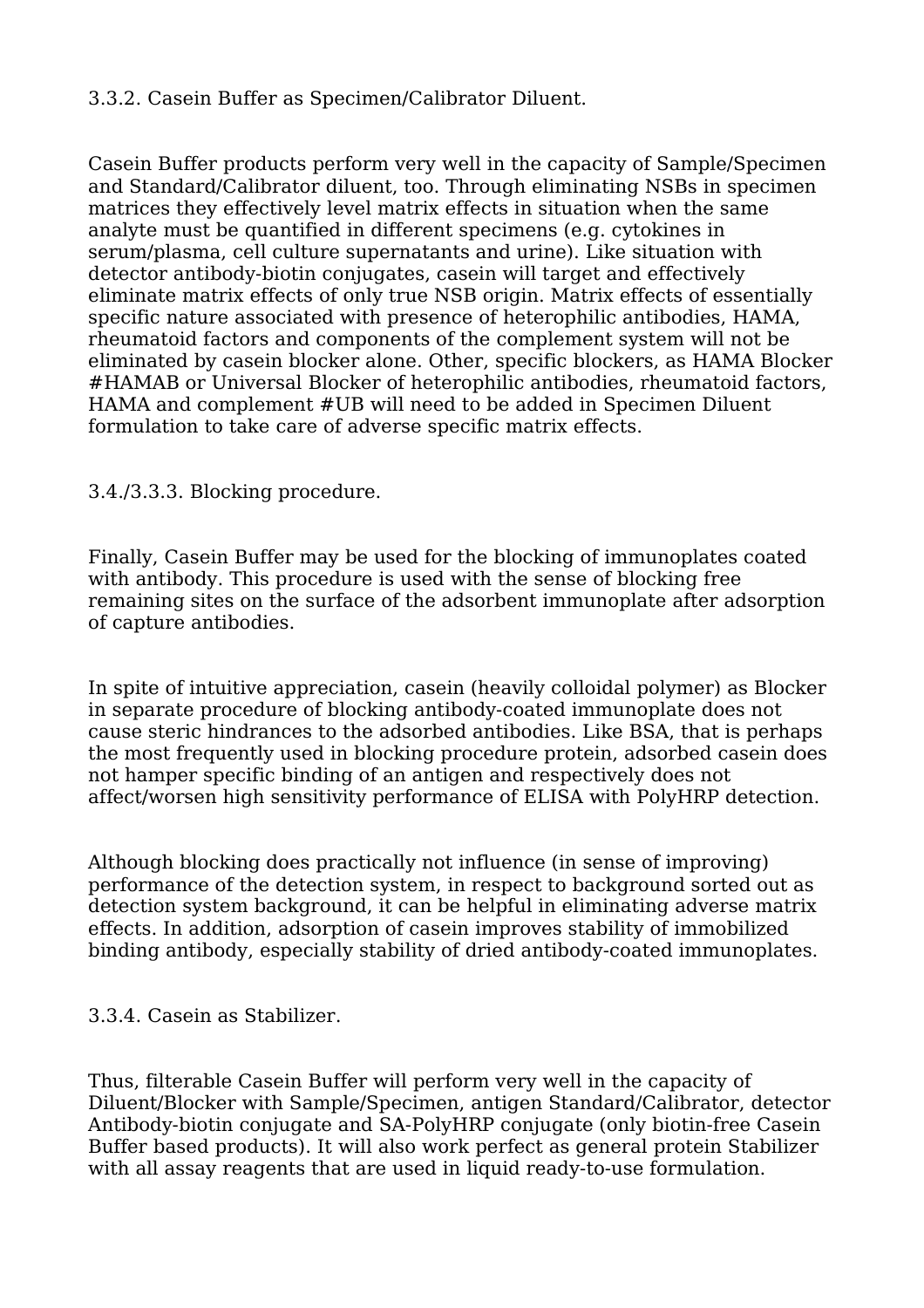Streptavidin-PolyHRP Conjugate Stabilizers #SA1 and #SA2-HT and Antibody/Antigen (PolyHRP) Conjugate Stabilizers #AA1 and #AA2-HT are specialty casein based stabilizers that contain proprietary antioxidant and oxygen scavenger components.

3.2.6. Two diluent strategies. Many different antibody-biotin diluents are applicable.

Universal (SA-PolyHRP) Casein Diluent/Blocker (#UCDB) is very useful miscellaneous reagent, convenient in designing of ELISA test kits for the Life Science Research. In this marketplace manufacturers can rely on experienced users who will prepare all working reagent dilutions for ELISA themselves. That way manufacturer can benefit from supplying kit with only one universal buffer for diluting all essential test kit components like Sanquin/CLB do with HPEB (High Performance ELISA Buffer which is analog to our #UCDB) in their PeliKine ELISA kits. Although "logistically" a bit more complicated, we nevertheless suggest using also in Research ELISAs two different diluent systems:

one - Universal (SA-PolyHRP) Casein Diluent/Blocker #UCDB – for blocking plates and diluting SA-PolyHRP; and second – Antibody/Antigen/(PolyHRP) Conjugate Diluent/Blocker #AADB – for diluting Sample/Calibrator and detector antibody-biotin conjugate. Using of two separate-diluent systems is quite justified: #AADB is 30% cheaper compared to biotin-free #UCDB.

A design concept of the test kit for the routine clinical diagnostics would rather include all reagents in stabilized pre-diluted form at final working strength. Casein Buffer based products are very good candidates for designing effective ready-to-use formulations, especially our Streptavidin-PolyHRP Conjugate Stabilizers #SA1 and #SA2-HT that are undoubtedly the best products for making ready-to-use SA-PolyHRP. Antibody/Antigen (PolyHRP) Conjugate Stabilizers #AA1 and #AA2-HT will work well in ready-to-use Antigen Controls/Calibrators and ready-to-use detector antibody-biotin conjugate. At the same time with biotinylated antibody manufacturers may use different other diluents including animal sera based diluents/stabilizers that may be heavily contaminated with biotin. The same concerns Specimen/Calibrator diluent. With both Specimen/Calibrator and detecting antibody-biotin, there is no restriction on diluents containing biotin, provided the wash after incubation with biotinylated antibody is effective.

4. Choice of the solid phase: immunoplates/strips/tubes/balls, etc.

We understand that the vast majority of developers interested in achieving higher sensitivities will most probably use High Binding Capacity Immunoplates.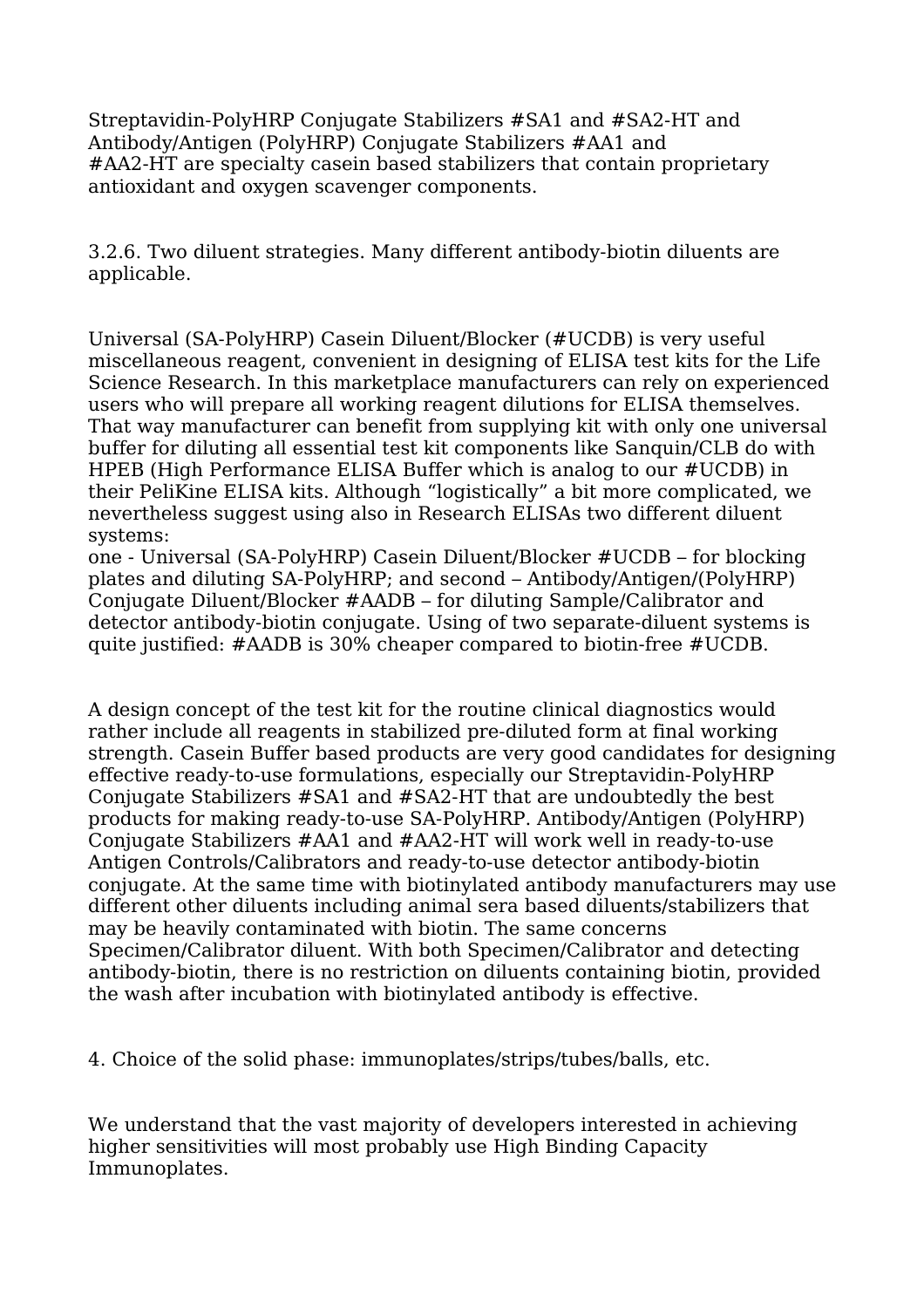None less, it is important to extra emphasize that, with the PolyHRP detection, use of the products certified as High Binding Capacity material is a requirement. It is simply a MUST. This literally means that high sensitivity detection potential of PolyHRP can not be fully realized when Medium or moreover Low Binding Capacity immunoplates are used. Binding 400 ng IgG per 1 cm2 ensured as typical certification of High Binding materials by such manufacturer as Costar/Corning seems work as formal criterion in making right choice of Immunoplate.

5. Coating procedure with capture/binding antibody (as applied to standard 8×12 immunoplates).

With PolyHRP, it is particularly important to minimize concentration of capture antibody in coating procedure. Recommendation is to coat wells with binding/capture antibody taken in concentration 1 µg/ml, yielding 100 ng specific IgG per well, respective to the applied volume 100 µl per well. Applying antibody at larger concentration will decrease sensitivity of an assay. There is practically no much sense in doing optimization experiments with various coating antibody concentrations. Coating with

1 µg/ml purified capture IgG, 100 µl per well, will in the most cases yield the best analytical performance. Regular 50-100 mM Na-Carbonate-Bicarbonate Buffer (CBB) pH 9,4-9,6 is well applicable when coating with capture IgG. As an easy, effortless and convenient option, try our Binding/Coating Buffer Concentrate #BBC; 1 Volume mixed with

9 Volumes of deionized water will yield 50 mM Na-CBB pH 9,5 reliably preserved with BND at 300 ppm. Static overnight (18 hours) incubation at +4° C is preferable compared to faster coating protocols at higher temperatures. With many antibodies, coating at  $+4^{\circ}$ C gives better performance compared to coating at room/ambient temperature.

When using purified antigen-binding IgG fragments, effective concentrations should be optimized in separate titration experiment. Optimum coating concentrations of F(ab)2 and Fab fragments, depending on specific system, may appear to be 1,5-2 – to - 3-4 times lower compared to the whole IgG antibody.

5.1. Blocking of the coated immunoplates.

It is advisable to introduce appropriate blocker right after removal (aspiration) of capture antibody solution, with no prior washing, i.e. avoiding contact with detergent. Larger application volume of blocker compared to capture antibody volume, e.g. 100 ml/well antibody and then 200 µl/well blocker, will secure better performance, especially with "difficult" specimens.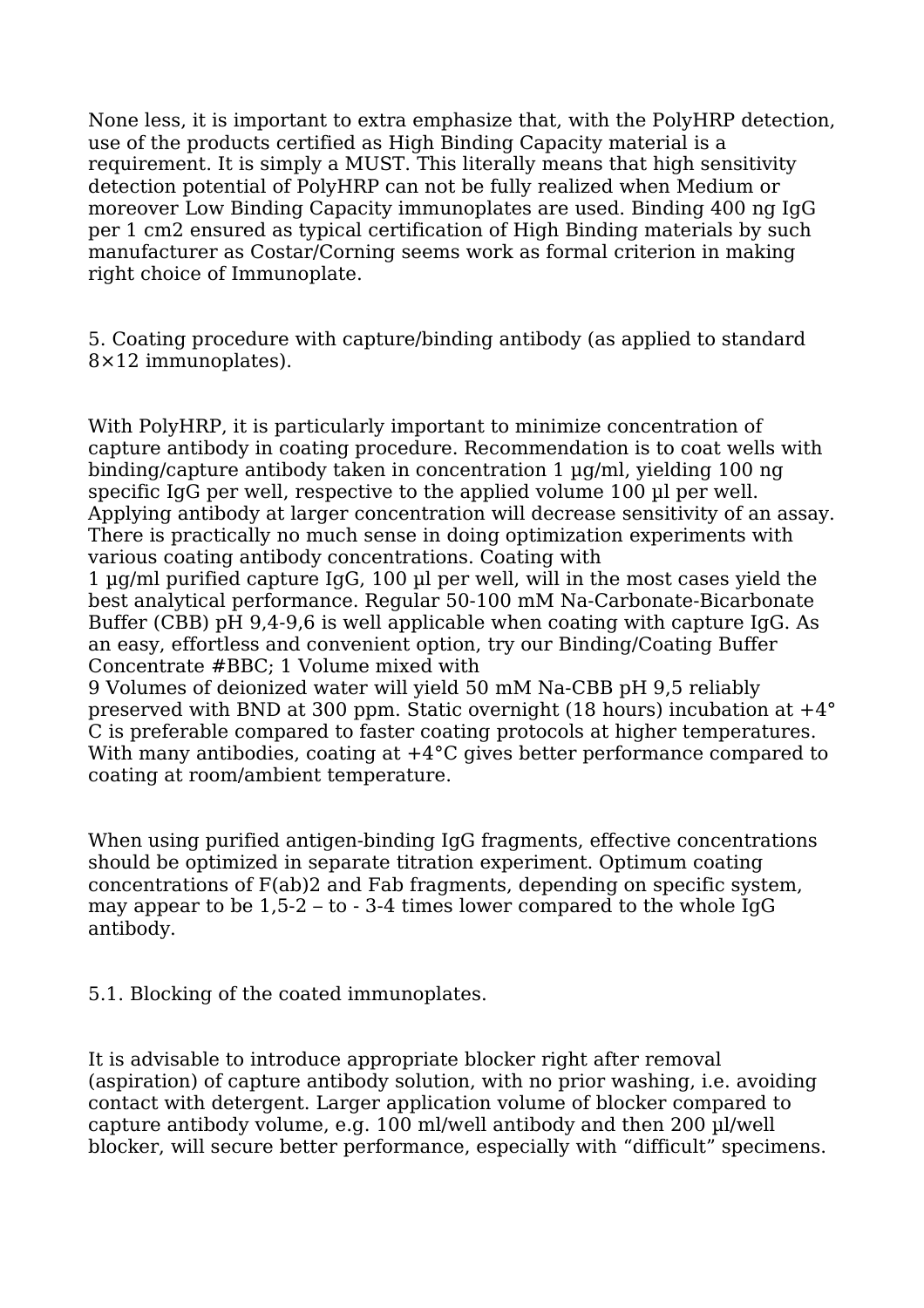## 5.2. Drying of the antibody-coated immunoplates

Try our Drying Buffer/Stabilizers #DBS-B and #DBS-C which contain antimicrobial, general protein stabilizing, abundantly OH-group-donating and anti-oxidizing components that reliably protect and preserve immobilized (adsorbed) antibody and antigens guaranteeing long real-rime stability of dried immunoplates at  $+2^{\circ}C/8^{\circ}C$  and room/ambient temperature regular storage and handling regimens.

6. Choice of specific SA-PolyHRP conjugate.

This depends on what developers desire and which other possibilities do they have. Of course, the best high sensitivity performance can be achieved with SA-PolyHRP80 rather than, for example, with SA-PolyHRP40. System utilizing PolyHRP20 will be less sensitive than system with PolyHRP40. At the same time, several customers having available high affinity antibodies have been achieving in their colorimetric (TMB) sandwich ELISAs pico-femtogram sensitivity level already with SA-PolyHRP20, typically measuring antigen in concentrations below 100-50 pg/ml, where 100-50 pg/ml is a higher, first concentration calibrator point.

With all individually optimized concentrations and other parameters, overall end-point sensitivities in two-site ELISA with SA-PolyHRP conjugates are distributed in logical agreement with HRP polymerization range. SA-PolyHRP80 is on the average two times more sensitive comparing with SA-PolyHRP40, and four times more sensitive as compared to SA-PolyHRP20. Difference between PolyHRP40 and PolyHRP20 is approximately factor two.

7. Choice of effective detector Antibody-biotin and SA-PolyHRP concentration.

and the contract of the contract of the contract of the contract of the contract of the contract of the contract of the contract of the contract of the contract of the contract of the contract of the contract of the contra

8. Incubation time/temperature/mode and other assay conditions.

Optimum concentrations of detecting reagents should be established on the base of the data obtained in "chess" titration experiments. At this point we would like to avoid very specific practical recommendations. Results of such optimization will depend on many factors. Individual capture/detector antibody characteristics, biotinylation degree, diluents, incubation timing scheme and mode, substrate development system are all the factors influencing ELISA performance. Developers are generally free in choosing desired parameters based on their own considerations. PolyHRP detection performance can be balanced through adjusting other kit components in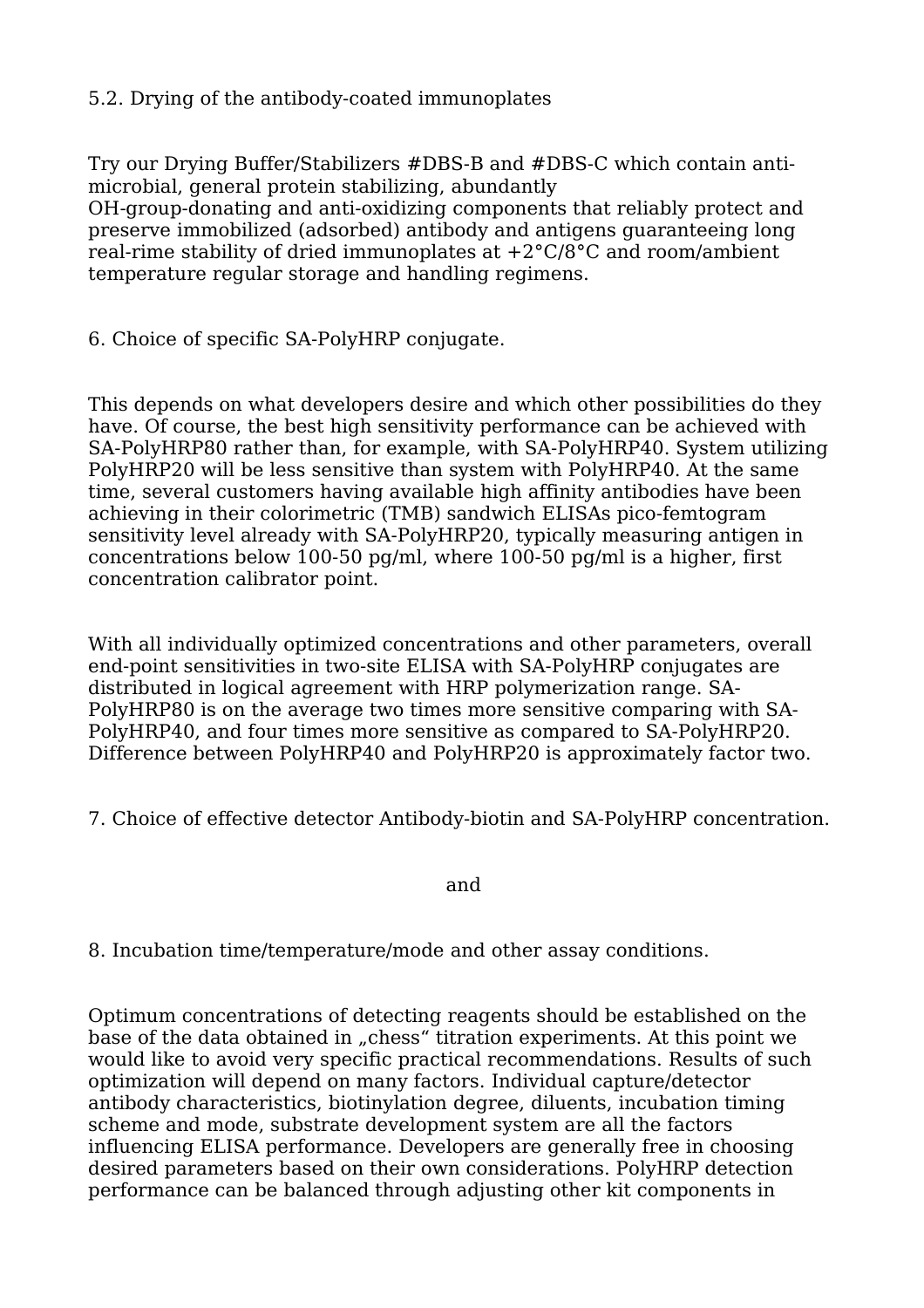basically flexible way.

Incubation with SA-PolyHRP does of course not need to be performed at elevated temperatures. We wonder, if anyone would have reported better performance of SA-PolyHRP at 37°C in comparison with regular room (18-25° C) temperature incubation.

Shaker incubation is certainly better than static incubation mode. With PolyHRP, shaking of immunoplate in standard rotary immunoplate shaker at 600-800 rpm distinctly improves High Sensitivity performance.

Incubation interval with SA-PolyHRP is usually 30 minutes. However, it may be shortened to 15-10 minutes. The same concerns incubation with other reaction participants, if one is aiming at development faster assay protocol. PolyHRP allows to substantially reduce the time of the assay while sensitivity remains significant (basically, in lower picogram range).

In routine approx. 3-hour colorimetric ELISA (shaker mode, room temperature, TMB) with good high affinity matched MAb pair, PolyHRP will yield performance enabling quantification of antigens beginning from 20-10 pg/ml (as the first, high concentration calibrator point), down to 50-100 fg/ml. At that, with the reagent volumes of

100-200\* µl per well, incubation intervals will look as follows:

| Sample/Calibrator         | $(200 \mu$ /well)       | 60 min.       |
|---------------------------|-------------------------|---------------|
| Detecting Antibody-biotin | $(100 \mu$ /well)       | $-60-30$ min. |
| SA-PolyHRP                | $(100 \mu$ l/well)      | $-30-20$ min. |
| TMB substrate             | $(100 \text{ pl/well})$ | $-15-10$ min. |

--------------------------------------------------------------------------------- --

\* We recommend 100 µl/well for all steps/reagents, except for only blocking step (in preparation of the assay) and specimen/calibrator (when running assay itself). Applying 200 µl/well sample/calibrator often yields higher sensitivity compared to 100 µl/well.

------------------------------------------------------------------------------------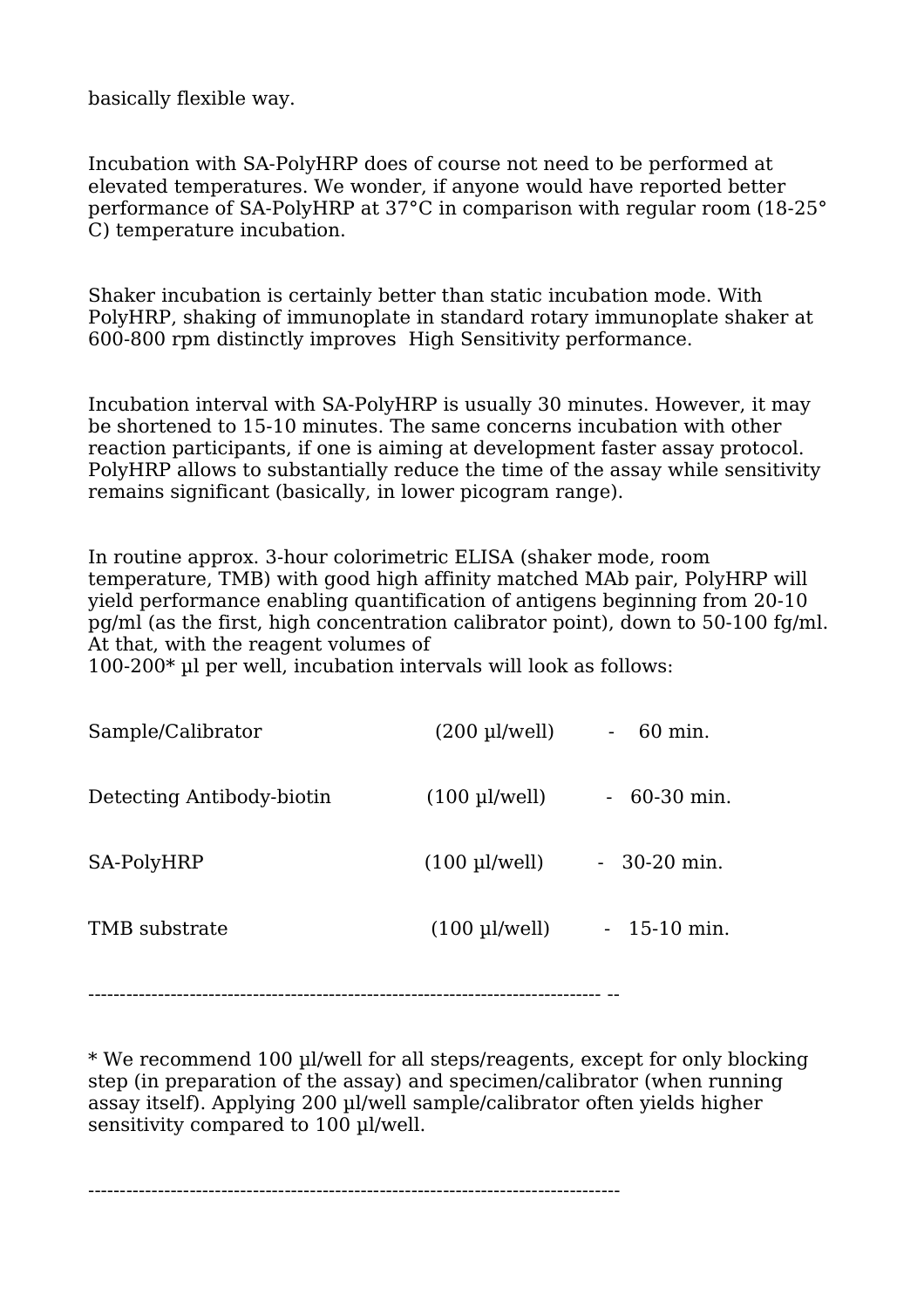In Table 1 suggested "chess" titration experiment is shown as (a bit excessive) illustration assuming application of the above timing scheme  $(60'+60'+30'+15')$ , use of a good performance matched antibody pair and strong colorimetric TMB substrate system, as s(HS)TMB #sTMB. The given example, as it shown in Table 1, is very generic and should not be considered as direct "follow up" practical recommendation. It just shows logic of experimental approach while including partially improbable, extreme parameters as e.g. working dilutions of SA-PolyHRP 1/1.000 and 1/16.000.

Users may choose their own start-up concentrations and decrement intervals. It is naturally recommended that after the first screening set of "chess" titration experiments smaller decrements shall be applied in further fine "polishing" optimization runs.

Again, balancing of the assay system with SA-PolyHRP (as well as with standard SA-HRP) is a flexible process. Developers have to choose effective conditions themselves, and, in practice, this would unlikely be a matter of running just one or very few "chess" titration experiments.

Effective ultrasensitive performance with SA-PolyHRP will very probably require application of detector antibody-biotin conjugate in smaller concentration, compared to one that would typically be used with the good standard SA-HRP. With PolyHRP users should not be afraid of decreasing biotinylated antibody concentration. At still higher sensitivity level, lower reagent consumption would only result in production cost savings.

A sandwich ELISA with SA-PolyHRP will outperform an ELISA utilizing the same antibody pair and conventional SA-HRP conjugate in sensitivity, speed and/or lower consumption of specific reagents.

As more practical reiteration, guidelines on designing ultrasensitive double antibody sandwich ELISA test system using SA-PolyHRP are summarized below.

(Those who are skilled in the art would appreciate that many of suggested items are nothing but normal requirements routinely applied in well-bred R&D environment, i.e. they are essentially recommendations that would only improve performance of any other assay system. Above consideration, again, supports the claim that says: the development of ultrasensitive assay with PolyHRP detection is quite practicable task.)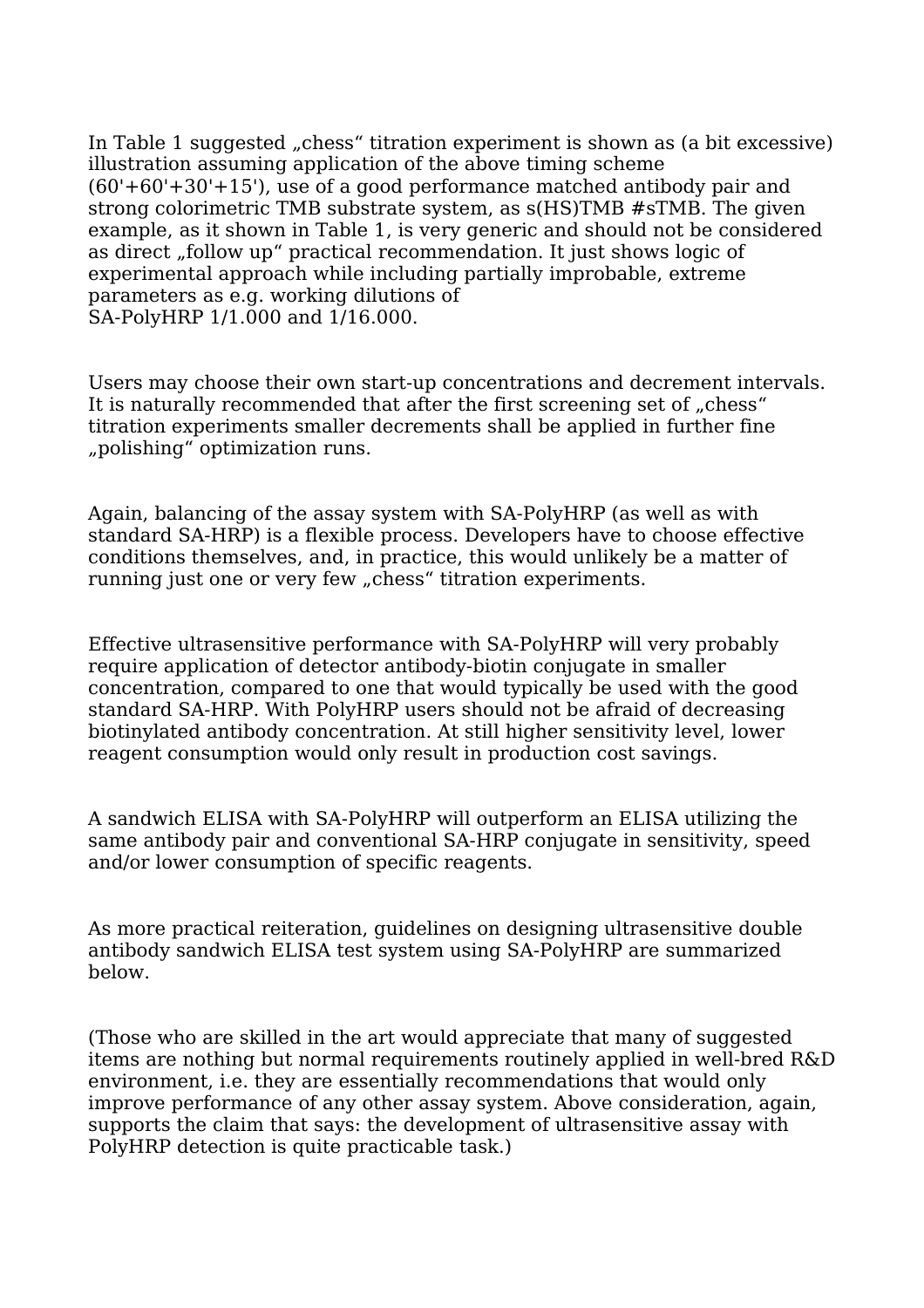1. Use only pure (<0,05 µS/cm) deionized water and high purity general chemicals of Research/Analytical Grade.

In preparation of all reagents try to avoid contamination of immunoplates and liquid assay reagents with air-borne particles.

Use with all reagents reliable anti-microbial biocide/preservative. We recommend using 5-Bromo-5-nitro-1,3-dioxane (#BND-D, #BND-W). It works perfect as preservative in 0,02% -0,03% (simple salt buffers) – 0,05% -0,06% (detergent and protein containing buffers)  $-0.1\%$  -0.12% (stabilized liquid ready-to-use formulations) concentrations at +4°C and room/ambient temperature and does not interfere ELISA performance (no one step will be affected through using BND including substrate development reaction).

Filter all working buffers through 0,1-0,2µm (semi)sterile filter devices.

When filtering, avoid foaming. Remember, dissolved oxygen will damage HRP. Therefore, although it is generally not required in ELISA techniques, it is still better/safer to degas all buffers (degassing is a MUST for stabilizing buffer used in preparation of HRP conjugates in ready-to-use format at final working strength).

2. Use only High Binding Capacity Immunoplates, e.g. Costar E.I.A./R.I.A. 8×12 microwell plates, High Binding, Cat. No. 3590.

DO NOT USE Medium or Low Binding plates.

3. When possible, use chromatographically pure specific IgG or antigenbinding antibody fragments.

Carefully control both binding and detecting antibody (the latter – both before and after biotinylation) in respect to the possible presence of aggregated/polymerized material.

Apply analytical HPLC to control capture and detector antibody-biotin preparations.

If high molecular weight contamination presents, apply reliable preparative cut-off procedure in order to remove material with M.W. larger than 150-160 kDa in case of the whole IgG antibody or with M.W. higher than one characteristic of respective pure antigen-binding antibody fragment. Classical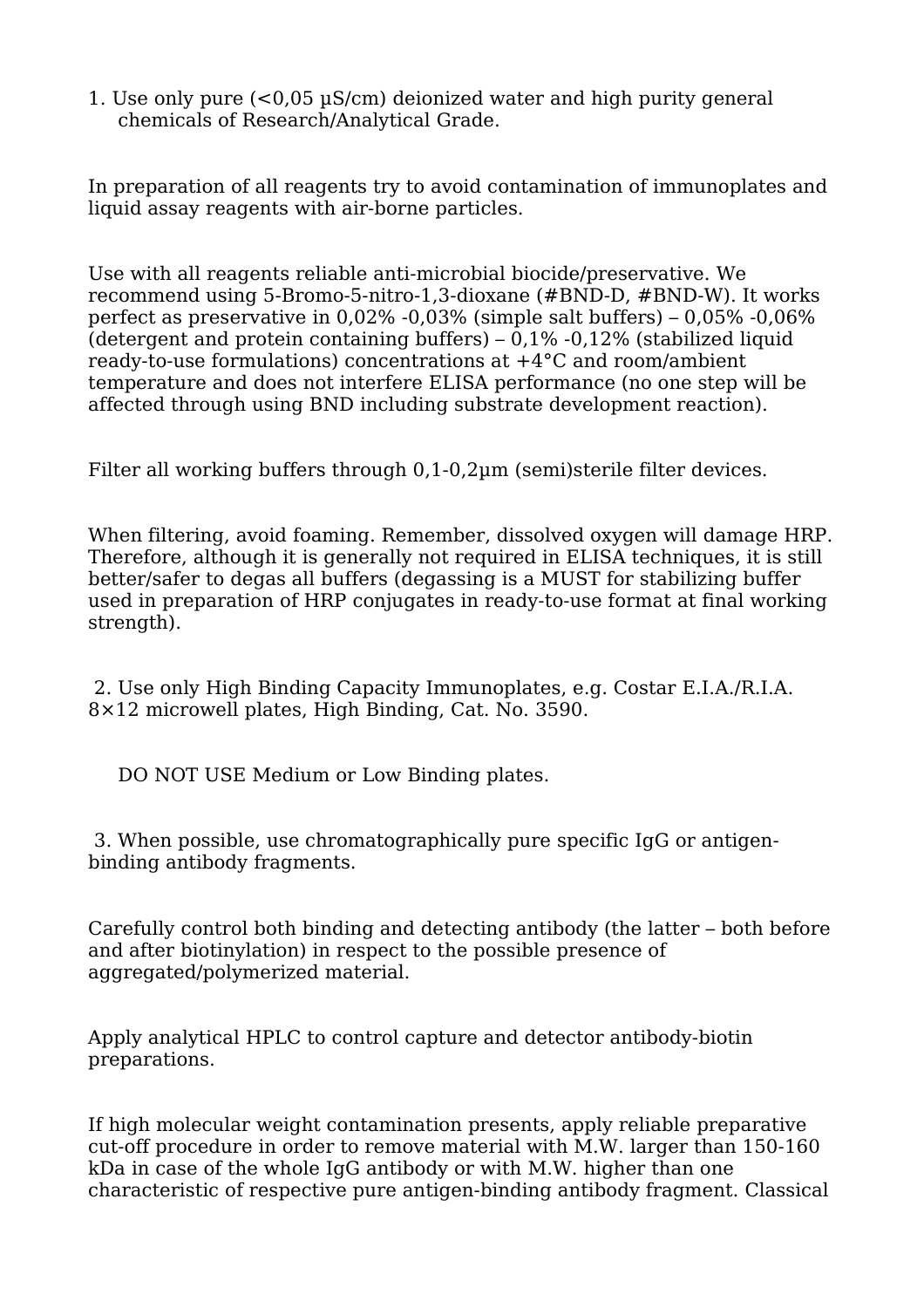gel-penetration chromatography is still the best method of choice that can be recommended for preparing chromatographically pure IgG.

4. Coat immunoplates with capture antibody in concentration 1 µg/ml, yielding 100 ng specific IgG per well respective to applied volume 100 µl per well.

When using antibody fragments, establish optimum concentration in separate experiments.

Consider, that effective concentration may be smaller than 1 ug/ml, but unlikely larger than 1  $\mu$ g/ml.

Use standard 50 mM Na-Carbonate/Bicarbonate Buffer pH 9.5 with 0.03% BND, 0.2µm-filtered, (1 Vol. #BBC + 9 Volumes pure water).

Incubate immunoplates filled with antibody solution 18 hours at +4°C, sealed or placed into clean humid chamber.

5. (optional blocking procedure). Right after aspiration of coating buffer, fill the wells of immunoplate with effective blocker. Recommended Blockers:

- $-1\%$  biotin-free BSA in PBS (1 Vol. #BSA1 + 1 Vol. #PBSC + 8 Volumes pure water)
- Universal (SA-PolyHRP) Casein Diluent/Blocker #UCDB
- 1/5 Casein Buffer Concentrate 1 in PBS (1 Vol. #CBC1 + 0,4 Vol. #PBSC + 3,6 Volumes pure water)

Blocker volume that is twice the volume of capture antibody, *i.e.* 200 µl vs. 100 µl is better than equal (100 ml) volume. Incubate 1 hour or longer at room temperature.

If you are not going to use the prepared plate on the day of blocking, seal it after 1 hour incubation at room temperature and put it in refrigerator at +4° C. Plate with adsorbed antibody, filled with one of the Blockers as suggested above, will be quite safely preserved at  $+4^{\circ}$ C and can wait for an assays at least several days-weeks and sometimes, depending on your given capture antibody, - months with no visible drop in antigen-capturing activity. "Overblocking" is a mythos and does never happen.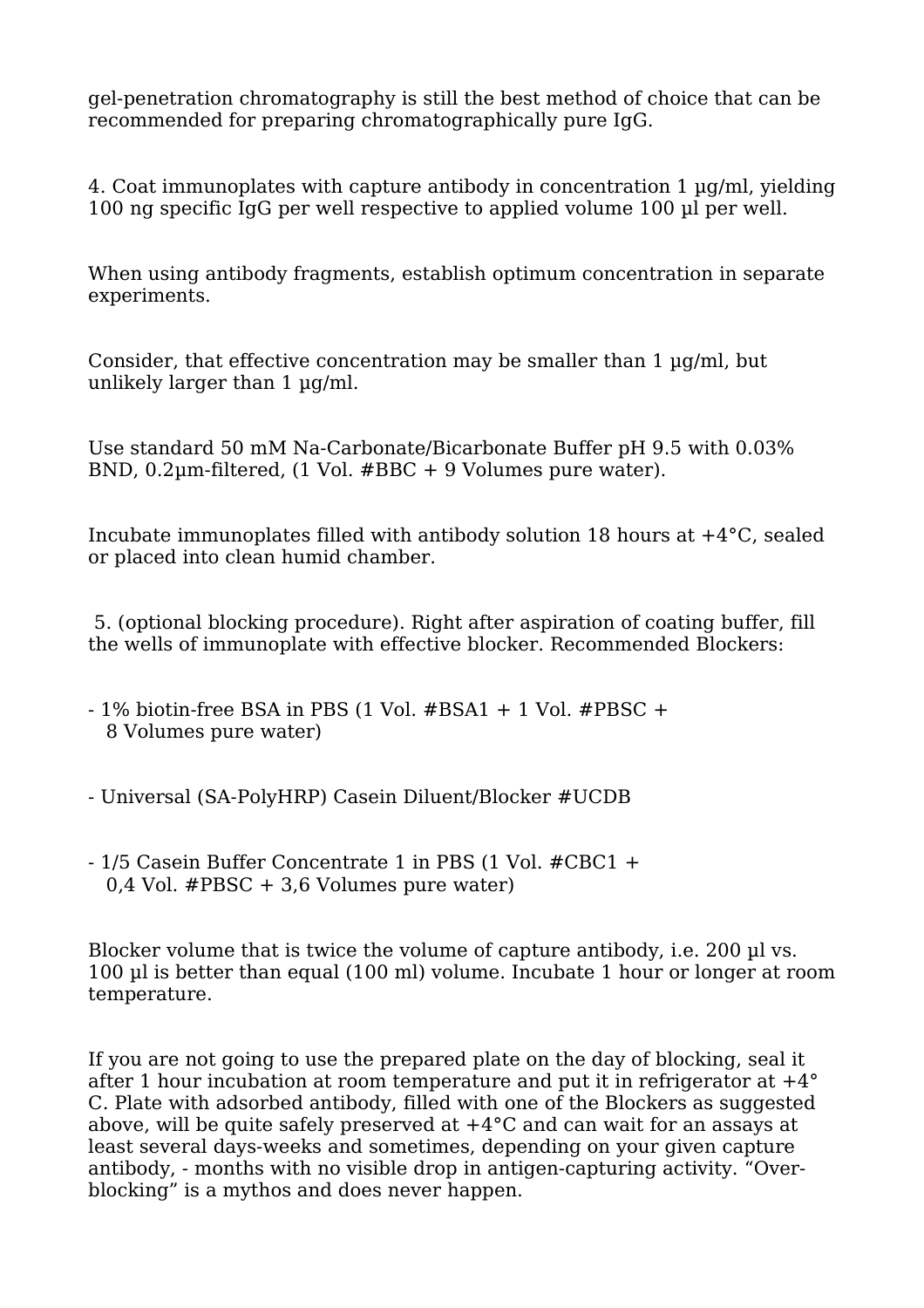6. Wash antibody-coated immunoplate with PBS containing 0,05% Tween-20 (PBS-Tween) 5 times (1 Vol. #WBC + 9 Volumes pure deionized water)

Optionally dry after additional single wash step with appropriate "drying" buffer containing dry reagent stabilizers, usually high concentration oligo/poly-sugars (trehalose, dextrins, dextrans) along with natural (BSA, casein) or synthetic (PVA, PVP, etc.) "supporting" polymers.

Try our Drying Buffer/Stabilizers #DBS-B and #DBS-C, formulations that have been carefully checked and selected as formulations proven to support High Sensitivity performance in systems with SA-PolyHRP conjugates.

7. Use for diluting SA-PolyHRP conjugates only those buffer systems that are biotin-free and contain effective blocker of non-specific protein-protein binding.

Universal (SA-PolyHRP) Casein Diluent/Blocker #UCDB and Streptavidin-PolyHRP Conjugate Stabilizers #SA1 and #SA2-HT are the best recommended products that can currently be used for diluting SA-PolyHRP to final working strength in R&D mode (daily dilutions - #UCDB) and for formulating SA-PolyHRP in stable liquid pre-diluted or final working strength ready-to-use format (#SA1 and #SA2-HT).

8. Pay very careful attention to antibody-biotin reagent mediated background. Apply antibody-biotin in diluent that will effectively eliminate NSB.

Antibody/Antigen/(PolyHRP)Conjugate Diluent/Blocker #AADB and Antibody/Antigen (PolyHRP) Conjugate Stabilizers #AA1 and #AA2-HT are strongly recommended as reagents that will not only allow to eliminate backgrounds of true NSB origin but also – through excluding true NSB – help in sorting out backgrounds that are due to poor or insufficient purification of capture and/or detector, biotinylated antibody or due to "hidden" contaminations compromising one or both antibodies. Alternatively, use with biotinylated antibody other diluents made of Casein or Gelatin or proven animal sera diluents. BSA-based diluents are usually too weak diluents that are poor in NSB-eliminating potential when applied with detector antibodybiotin conjugates.

Be well prepared to decrease, if necessary, concentration of biotinylated antibody in detection system compared to concentration being used in existent ELISA test with standard SA-HRP.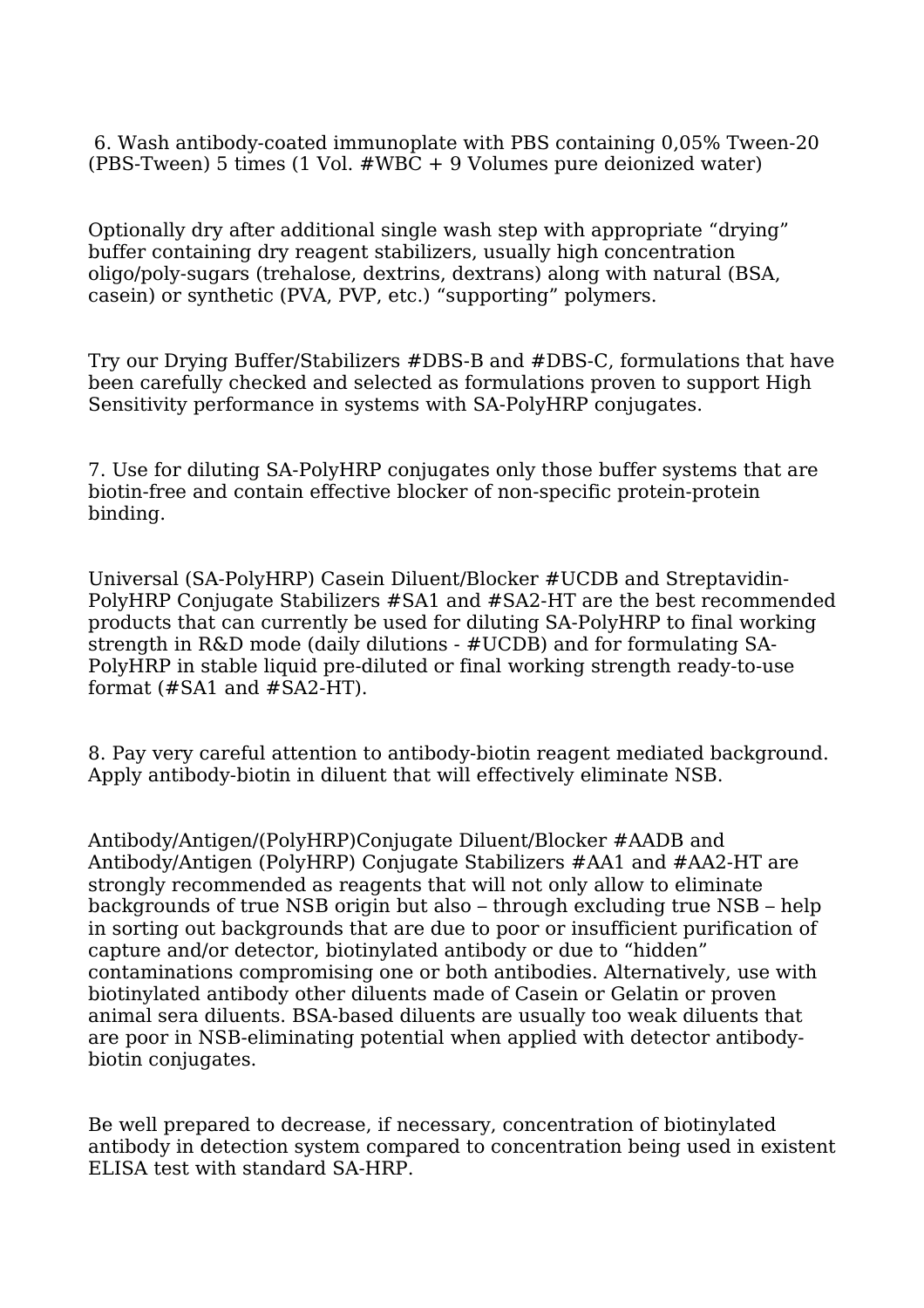9. When developmental capabilities (time/budget, etc) permit or if otherwise necessary, investigate/select an optimum degree of biotinylation. Rigidly high background signals with antibody-biotin conjugate applied in #UCDB at concentrations lower than 100 ng/ml along the entire range of the used SA-PolyHRP dilutions (or at least with SA-PolyHRP80 diluted up to 1/20.000), as resulted from "chess" titration experiment (see infra, item 10), may necessitate such optimization – provided that other background reasons, as hidden contaminations, etc., are unequivocally excluded.

10. Run "chess" titration experiment according to suggested general Protocol (Appendix 1) and scheme of principle (Table 1). At least three antigen Calibrator points in suggested matrix should be included in duplicates into initial screening experiments along with two different detection system control points. These are specifically the following points:

- (i) zero/zero  $(0/0)$ : no Ag (void matrix  $+$  diluent), no Ab-biotin, SA-PolyHRP alone
- (ii) zero  $(0)$ : no Ag (void matrix  $+$  diluent), Ab-biotin and SA-PolyHRP
- (iii) low antigen
- (iv) medium antigen
- (v) high antigen

Low antigen concentration point projected as the lower end calibrator point shall determine analytical end-point sensitivity of an assay. Medium antigen concentration point must generate signal that would lay preferably in the mid of the future calibration curve. High antigen concentration point shall correspond to projected upper end calibrator point, this point should preferably generate maximum recordable signal provided by measurement instrumentation within confidently linear range.

Zero point (ii) is complete true "analytical" background resulting from nonspecific binding interactions between detection system components and intact immunosorbent in absence of the bound analyte. Zero/zero point (i) helps to see which impact on background has SA-PolyHRP alone, i.e. whether SA-PolyHRP binds non-specifically to immunosorbent in absence of specific detector antibody-biotin conjugate. When running this separate (for SA-PolyHRP) control, apply diluent without Ab-biotin instead of diluted Ab-biotin as in complete control (ii).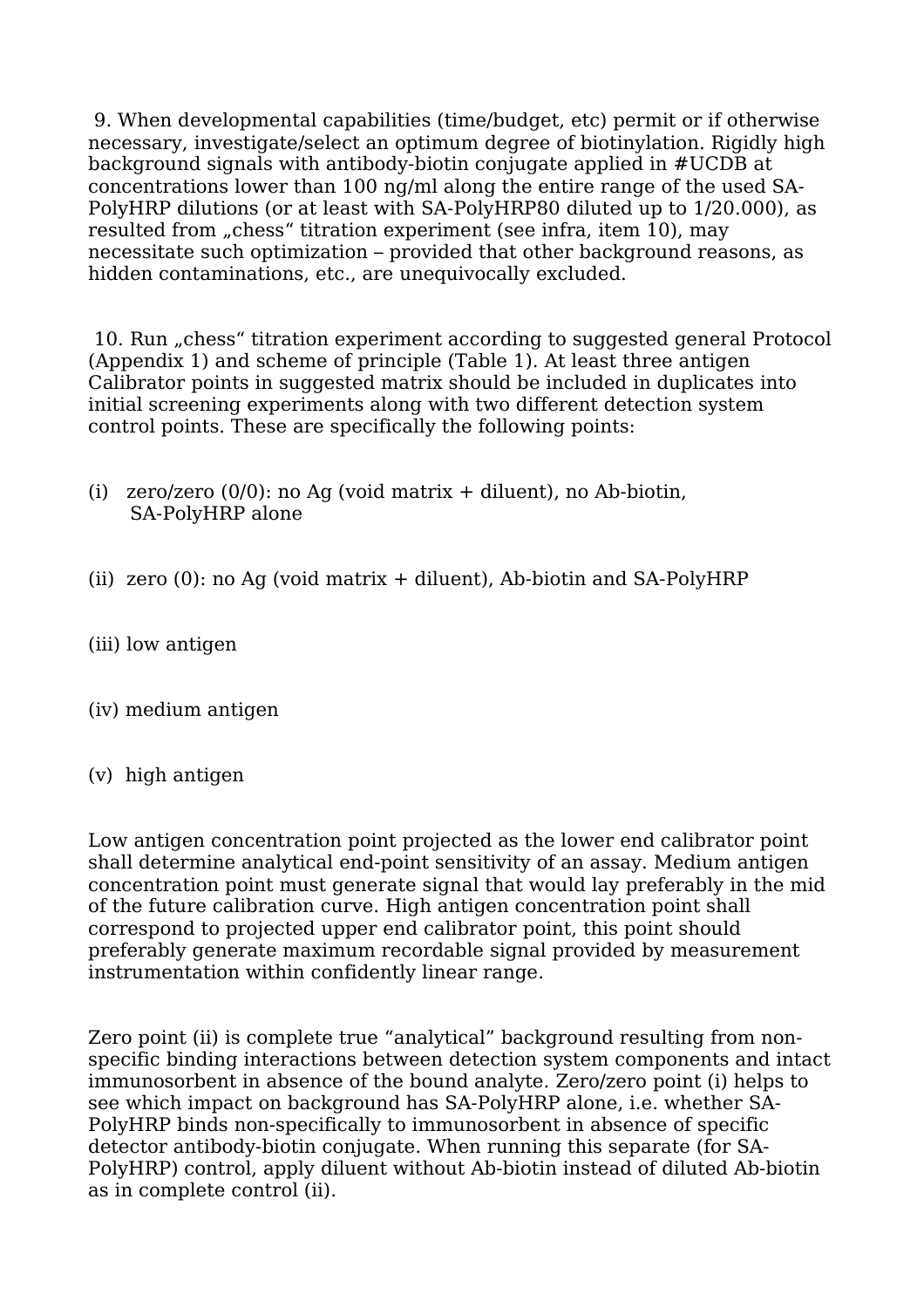Running zero/zero (i) point is very useful in the very beginning of the development since (Scenario 1) it gives you evidence that SA-PolyHRP as such is not responsible for background. This at once gives you a confidence in PolyHRP and reveals detector antibody-biotin conjugate as background suspect number one. If you do see background in 0/0 point (Scenario 2), it says your capture antibody does not comply with QC requirements to its purity as stated above (3.2.1).

In this case we recommend to include with 0/0 run additional "Cold Capture Antibody" controls. These are chromatographically pure ~150 kDa Mouse IgG (monoclonal antibody to hIgG γ-chain) #CCA-M and chromatographically pure  $\sim$ 150 kDa Goat IgG (affinity purified polyclonal antibody to hIgG [H+L]) #CCA-P. Both are enclosed with SA-PolyHRP developer kits as reference material to be used as parallel control to your specific monoclonal or polyclonal capture antibody in 0/0 run. Do not use "Cold Capture Antibodies" #CCA-M and #CCA-P as reference material in parallel zero (0) control run with your given biotinylated antibody (it is senseless and will not give you any useful information).

Both #CCA-M and #CCA-P adsorbed from 1 µg/ml in 1/10 #BBC, 100 µl/well, 18 hours at +4°C (no blocking, wash 5 times with 1/10 #WBC) after 30-min. incubation with SA-PolyHRP40 #SP40C diluted 1/5.000 (200 ng/ml) in #UCDB at room temperature, shaker mode (wash 5 times with 1/10 #WBC) and 15 min. development with

s(HS)TMB #sTMB stopped with Stop Reagent #SER, measured at 450 nm vs. 620 nm reference shall give OD < 0,020.

Background in 0/0 point with your specific capture antibody that is higher than 0,020 along with expected "must" ODs < 0,020 in parallel control points with CCA-M and/or #CCA-P (serves also as "procedural" control checking for correctness of the assay running procedure including wash steps, etc.) says your further efforts will unlikely be successful unless you change quality of your capture antibody.

Once you have convinced yourself that SA-PolyHRP alone does not produce troubling backgrounds without detector antibody-biotin (which is an expected case in situation where your capture antibody is OK), there is usually no longer need in obligatory running this control in all further screening and optimization experiments.

Point (iii) over background (ii) discrimination, iii/ii, iv/ii and v/ii signal-to-noise ratios and respective absolute signal differences are all the starter criteria for screening evaluation of wanted analytical performance.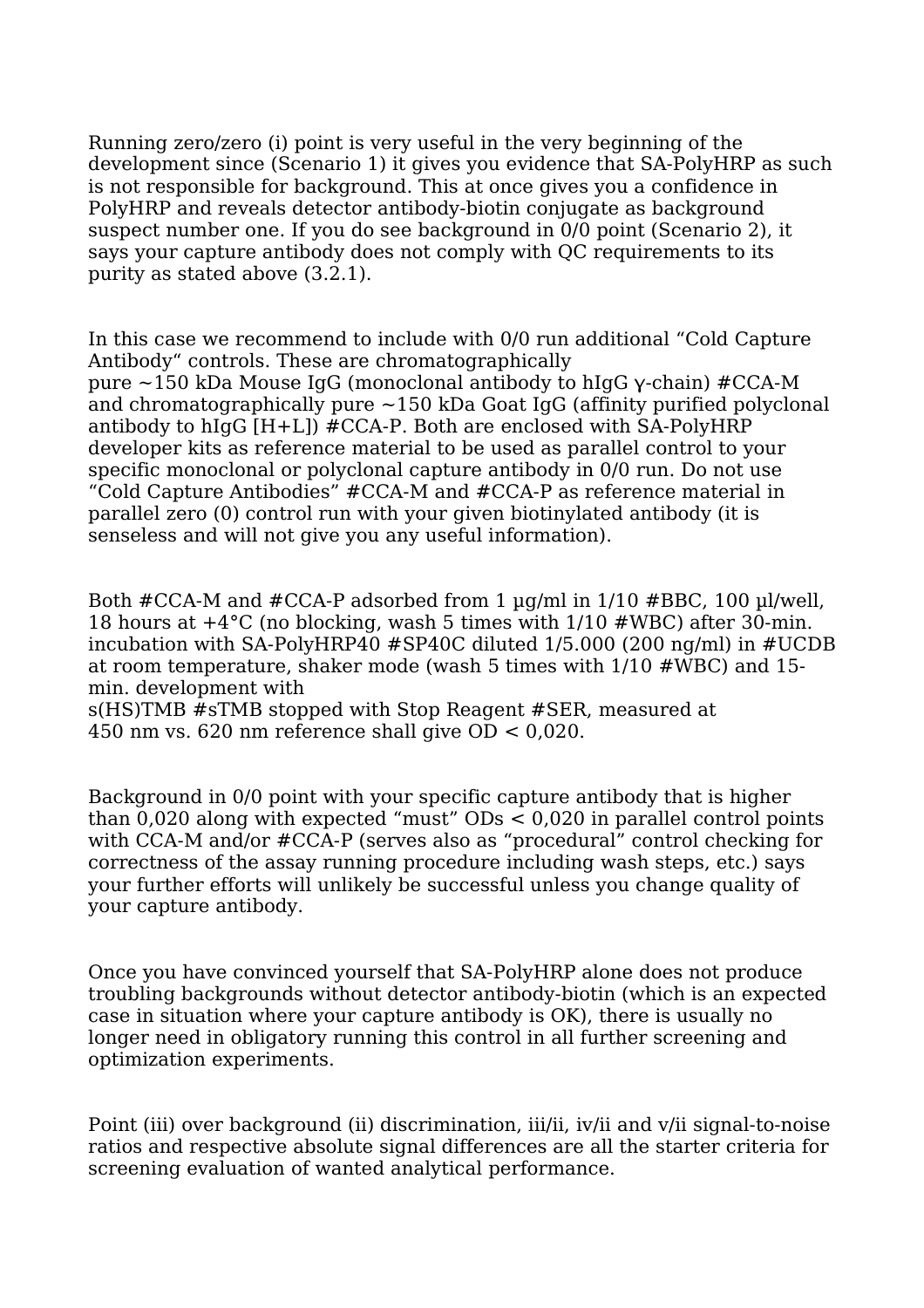Ultimately, all the concentration points that must be used as calibrators with the future test system should be included in the later polishing experiments. Such characteristics of generated calibration curve as shape (linearity) and declination, i.e. increment of the signal in response to analyte concentration increment within dynamic range of interest, are decisive when precision of quantification is an important factor.

## Appendix 1

"Chess" titration experiment: suggested general Protocol (as not limited example)

1. Coating: captureAntibody, 1 µg/ml in Coating Buffer (1 Volume #BBC + 9 Volumes deionized water; pH 9.5 with 0.03% BND, 0.2µm-filtered), 100 µl/well (Costar E.I.A./R.I.A. plates, High Binding, Cat. No. 3590), sealed; overnight (18 hours) static incubation at +4°C.

### One-time aspiration

- 2. Blocking: Universal (SA-PolyHRP) Casein Diluent/Blocker (#UCDB), 200 µl/well, 1 hour, room temperature, static.
- 3. Wash: Wash Buffer (essentially PBS containing 0.05% BND and 0,05% Tween-20, made from 1 Volume #WBC + 9 Volumes pure deionized water), 5 times.
- 4. Analyte: Antigen Calibrator taken in concentrations of interest including zero point.

When possible, use as control zero point material made of the real specimen (matrix) containing no antigen (negative or artificially depleted matrix), diluted in Antibody/Antigen(PolyHRP)Conjugate Diluent/Blocker #AADB. Optionally use Universal (SA-PolyHRP) Casein Diluent/Blocker #UCDB. Apply each calibrator in duplicate,

200 µl/well, incubate1 hour on rotary microplate shaker  $\sim$ 700 rpm at room temperature.

5. Wash: Wash Buffer, 3 times.